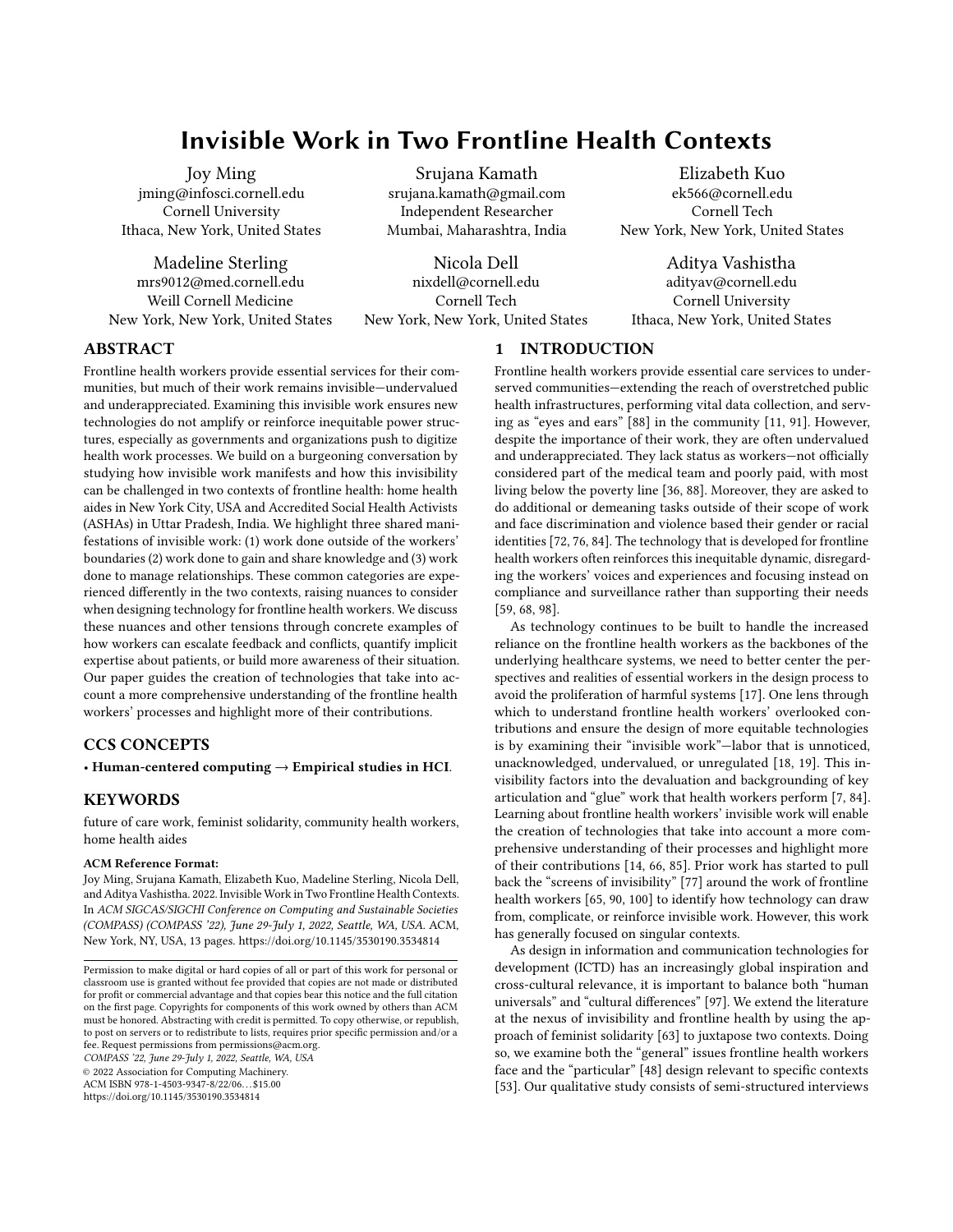with two groups of frontline health workers: 13 home health aides in New York City, United States and 15 Accredited Social Health Activists (ASHAs) in Uttar Pradesh, India. We studied the invisible work they perform, the factors that contribute to their invisibility (e.g. their identities as women of color and the feminized nature of care work [\[30,](#page-11-11) [44\]](#page-11-12)), and what they are willing or able to do about  $it<sup>1</sup>$  $it<sup>1</sup>$  $it<sup>1</sup>$ 

Our findings revealed three main manifestations of invisible work and their implications across the two settings. These included: (1) work done outside of the health workers' boundaries (e.g., outside of work hours, outside of prescribed job scope); (2) work done to gain and share knowledge (e.g., handling uncertainty in tasks, serving as a point of information for patients and other medical professionals); and (3) work done to manage relationships (e.g., dealing with the emotional burdens placed by challenging patients, $2$ adjusting their emotions to present a specific face). While the aides and ASHAs shared categories of invisible work, the way they actually experienced it differed. For example, doing work outside work hours for an aide meant they stayed overtime because their patient did not want to be alone. For ASHAs, it meant that they could be called to report for duty at any hour of the day. The problem of having to account for the extra time and energy the aides and ASHAs expend was a shared problem, but technological design would require accounting for these different nuances.

Given these manifestations and nuances, we discuss how technology could be designed to increase visibility in the form of support, respect, and recognition. We present some examples of technology that could help the aides and ASHAs achieve these goals, such as technology that can escalate feedback and conflicts, quantify implicit expertise about patients, or build more awareness of their situation. However, such technological solutions come with many considerations. For example, while both aides and ASHAs were interested in two-way feedback that is constructive, each conceptualized feedback differently—aides wanted more positive reinforcement and ASHAs wanted more critiques. Moreover, using technology to address these manifestations of invisibility is not necessarily straightforward and we discuss the tension between visibility and surveillance with regards to attitudes towards privacy, potential retaliation, and the specificity of the home setting.

In summary, our paper contributes the following: (1) a comprehensive examination of the manifestations of invisibility in two frontline health contexts; (2) how the commonalities and nuances across the two contexts could be designed into technology to make the workers more visible; and (3) broader considerations of visibility when designing technology for frontline health workers in these and other related contexts.

#### 2 BACKGROUND AND RELATED WORK

## 2.1 The Two Contexts

2.1.1 Home Health Aides. Home health aides (aides hereafter) are paid professional caregivers who provide home-based care for people with chronic conditions, who need long-term assistance, and/or who want to age in place [\[9,](#page-10-3) [35,](#page-11-13) [88\]](#page-12-1). They help patients navigate the healthcare system and manage a wide range of chronic diseases by assisting with activities of daily living (e.g., bathing, grooming, grocery shopping, going to the doctor's office) and performing clinical monitoring (e.g., taking temperatures, recording mental/physical status) [\[69,](#page-12-12) [70\]](#page-12-13). They are often independent contractors or employed by agencies and funded by the government through public assistance programs like Medicare or Medicaid [\[88\]](#page-12-1). But due to their low (usually minimum) hourly wage and inconsistent hours, many themselves are on welfare and living below the federal poverty level [\[71\]](#page-12-14). Aides are a marginalized group of frontline workers: predominantly women, people of color, and immigrants [\[84,](#page-12-5) [88\]](#page-12-1) and the COVID-19 pandemic highlighted their essential but precarious role [\[89\]](#page-12-15)–they were on the frontlines but felt invisible, unsupported, overworked, and undervalued [\[84,](#page-12-5) [88,](#page-12-1) [91\]](#page-12-2). Advocacy for aides occurs through unions and other organizations, which have made some strides in legal protections [\[31,](#page-11-14) [72\]](#page-12-3), such as only recently being protected from harassment by the human rights law [\[1\]](#page-10-4), but much work is still needed.

2.1.2 Accredited Social Health Activists. Community health workers are trained to provide care for communities in hard-to-reach areas in the Global South [\[68,](#page-11-2) [101\]](#page-12-16). One type of community health worker is the Accredited Social Health Activists (ASHAs) of India. These workers are women recruited to serve their own communities as "remunerated volunteers" or "honorary workers" [\[11,](#page-10-0) [58\]](#page-11-15). They have three main responsibilities: providing community-based care (e.g., home visits to provide essential medicines or treatment for minor ailments), liaising between the community and the health system (e.g., accompanying women and their babies to the hospital), and mobilizing the community for collective action [\[29\]](#page-11-16). While there has been increased transparency and a readiness to discuss gaps in service conditions in the ASHA program [\[11\]](#page-10-0), ASHAs are still the victims of high levels of economic, emotional, sexual, and physical violence due to their low positioning on the healthcare hierarchy, lack of respect from community members, and limited autonomy at home [\[36,](#page-11-0) [76\]](#page-12-4). Some challenges ASHAs may face are due to interpersonal dynamics (i.e., mistrust or conflict within the community due to experience, class, caste, or gender), low compensation (i.e., inadequate payment and misaligned incentives), and job-related concerns (i.e., poor transport, overburdening of work) [\[6,](#page-10-5) [36,](#page-11-0) [62,](#page-11-17) [81\]](#page-12-17).

## 2.2 The Shared History of Care and Invisible Work

2.2.1 Historic Context of Invisibility. As frontline health workers, aides and ASHAs both perform the invisible work associated with giving care. In Marxist-feminist scholarship, invisibilization of giving care can be traced back to the devaluation of reproductive labor and other labor done in the home as "women's work" [\[8,](#page-10-6) [19\]](#page-11-5). "Women themselves became the commons" [\[30\]](#page-11-11) when their labor

<span id="page-1-0"></span><sup>1</sup>We use the word "aide" and abbreviation "ASHA" because this is how their patients refer to them. We refer to them collectively as "health workers" rather than "caregivers" to highlight their professional/paraprofessional roles and distinguish them from family caregivers.

<span id="page-1-1"></span> $2$ The frontline health workers often use different terms to refer to care recipients, including "client" which is most commonly used by aides and "patient" which is most commonly used by ASHAs. For clarity, in this paper we use "patients" to refer to those who receive care from frontline health workers.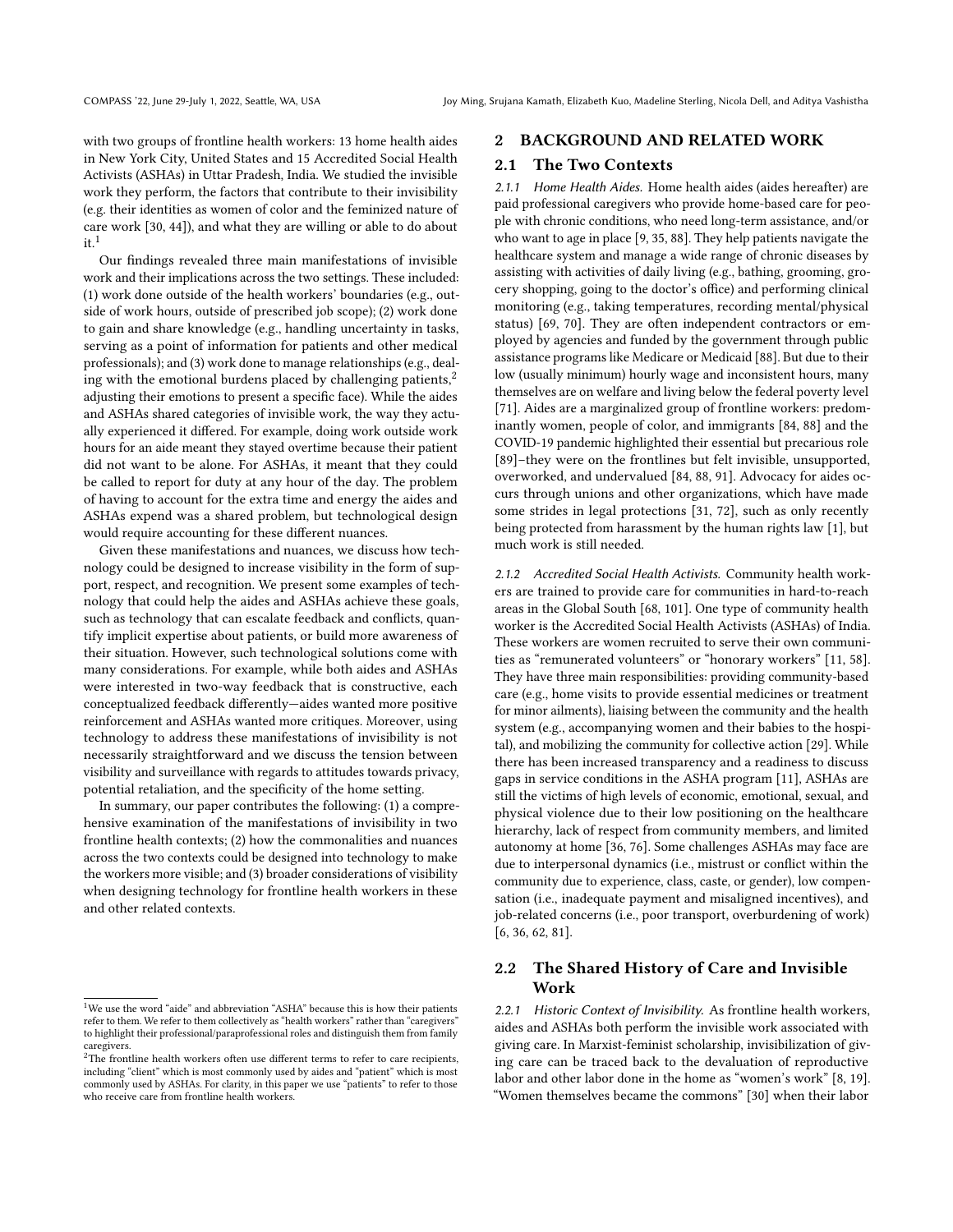was seen as an asset that was not only unskilled and taken for granted, but also unproductive and justifiably unpaid or underpaid [\[28\]](#page-11-18). As women sought employment outside of their own homes, the "public and private worlds [were] mixed together with paid work" [\[19\]](#page-11-5) and their labor continued to be both culturally and financially devalued [\[27\]](#page-11-19). This reinforced a power structure that disadvantaged women and other marginalized identities, leading to underwaged or racialized labor, which meant that they were facing overlapping inequalities not only in their work identities but in the personal identities as well [\[23,](#page-11-20) [24,](#page-11-21) [95\]](#page-12-18). The introduction of women's labor to the market when women were paid to give care in other poeples' homes also led to the commodification of emotional and affective labor. This in turn resulted in increased burdens for the workers to manage and project a certain emotional state as a requirement of their job [\[44\]](#page-11-12). The professionalization of medicine reinforced the value of the work in medicine that required elite training and was often performed by men over the supposedly unskilled work of women and health reform advocates [\[54\]](#page-11-22). These different facets of invisibility together contribute to giving care being seen as "natural" and less valuable when done by women [\[33\]](#page-11-23).

The framework of invisible work is especially helpful in understanding how giving care is situated and how that position can be challenged. Invisibility can lead to frontline health workers not realizing their contributions and rights; the beneficiaries of the service disrespecting the physical, emotional, and mental burden of their health workers; employers being able to hide their exploitation of their workers; and policymakers overlooking the importance of protections and measures for these health workers [\[18,](#page-11-4) [23\]](#page-11-20). However, challenging this invisibility raises tensions. One tension is between presenting the work that health workers do as more professional and clinical to achieve short-term material gains versus taking the longer-term argument of advocating for the legitimacy of care itself as work [\[84\]](#page-12-5). Moreover, making the work that health workers do more visible can lead to legitimacy and recognition for their work, but also can lead to surveillance of that work and a loss of autonomy [\[85,](#page-12-7) [92\]](#page-12-19).

2.2.2 Technology and Invisibility. Much of the discussion around how the structures of oppression invisible work are reinforced in the technology sector has been centered around data labor. Gray and Suri [\[38\]](#page-11-24) present an overview of "ghost workers" whose work to create the data that underlies algorithms and machine-learning models and is often invisible and uncredited to maintain a "veneer of automation." As many of these workers are in precarious labor conditions and older women of color, "today's hierarchy of data labor echoes older, gendered, classed, and raced technology hierarchies" [\[46\]](#page-11-25). D'Ignazio and Klein [\[23\]](#page-11-20) join this call for transparency, for giving credit where credit is due, to reduce the economic oppression that cuts across the matrix of domination as a whole.

Invisible labor has also been investigated in the context of technological design for healthcare settings. Prior literature has demonstrated that identifying work that is otherwise not visible can help develop more appropriate and equitable technology that can better account for informal processes or networks [\[14,](#page-10-2) [26,](#page-11-26) [65\]](#page-11-7). Stisen et al. [\[90\]](#page-12-9) demonstrate this by describing how understanding the cooperative, invisible, non-clinical work of hospital orderlies can help

design better coordination tools to support their work practices. Verdezoto et al. [\[100\]](#page-12-10) extend the exploration to include community health workers low-and-middle income countries.

Although there is a growing body of research on the types of invisible work, even for frontline health workers, few analyze how this changes across contexts, and there is little discussion around how technology itself could be part of the visibilization process in caregiving specifically. Irani and Silberman [\[47\]](#page-11-27) demonstrate the power of technology to render visible the work of Amazon Mechanical Turkers. Nafus [\[65\]](#page-11-7) uses tracking to illustrate to family caregivers the value of their own contributions, but does not explore the tensions that visibility raises. Moreover, there is little work that juxtaposes different settings of invisible caregiving, especially across the Global North and Global South, despite the demonstrated difference in these contexts in terms of their labor movements and sociocultural contexts [\[99\]](#page-12-20).

## 2.3 The Comparison of Contexts

Comparative research has been used in many different fields (e.g., comparative sociology, comparative literature) to draw insights across different settings that would not otherwise be possible, gaining a deeper understanding of critical issues, opening new and useful directions, sharpening the focus of analysis, or identifying gaps in knowledge [\[37,](#page-11-28) [75\]](#page-12-21). Specifically for theory development, comparisons can be used to test hypotheses, demonstrate parallel instances of a theory, or contrast how processes of change play out in different contexts [\[16\]](#page-10-7). For example, Laslett and Brenner [\[54\]](#page-11-22) point out the importance of taking abstract and generalized theories and tested and refining them in light of the specificity other contexts.

The concept of comparative research in HCI and related fields is still fairly nascent, despite its many potential positive impacts. Much of the notion of comparison is related to experiments like A/B testing where different forms of the technology itself is being tested. More recently, Gharawi et al. [\[37\]](#page-11-28) shared guidance for crossnational research and Kumar et al. [\[53\]](#page-11-10) brought in the framework of feminist solidarity as means of contrasting contexts rather than technology. Feminist solidarity, a concept proposed by Mohanty [\[63\]](#page-11-8) examines "commonalities across differences" [63], where connections are drawn across borders with "situated comparisons" [\[22\]](#page-11-29) and "situated knowledges" [\[39\]](#page-11-30) to understand transferability over generalizability. Moreover, the framework highlights the importance of solidarity, of drawing connections between global and local forms of resistance to oppression [\[25,](#page-11-31) [63\]](#page-11-8). This type of contextual comparison is especially relevant to work that is done in lowresource settings because of the multi-national and multi-context nature of these settings, and has the opportunity to contribute to understanding of both the global and the local [\[53,](#page-11-10) [97\]](#page-12-11).

Our study contributes to this space by examining frontline health workers from otherwise disparate groups. Despite differences in their sociocultural contexts, both aides and ASHAs are vulnerable frontline health workers whose experiences are influenced by their positionality as women of color and immigrants [\[6,](#page-10-5) [83\]](#page-12-22) and their job as intermediaries between their patients and the health system, while not having status as a member of the clinical team themselves [\[76,](#page-12-4) [91\]](#page-12-2). Following Mohanty [\[63\]](#page-11-8)'s proposal, it is focusing on these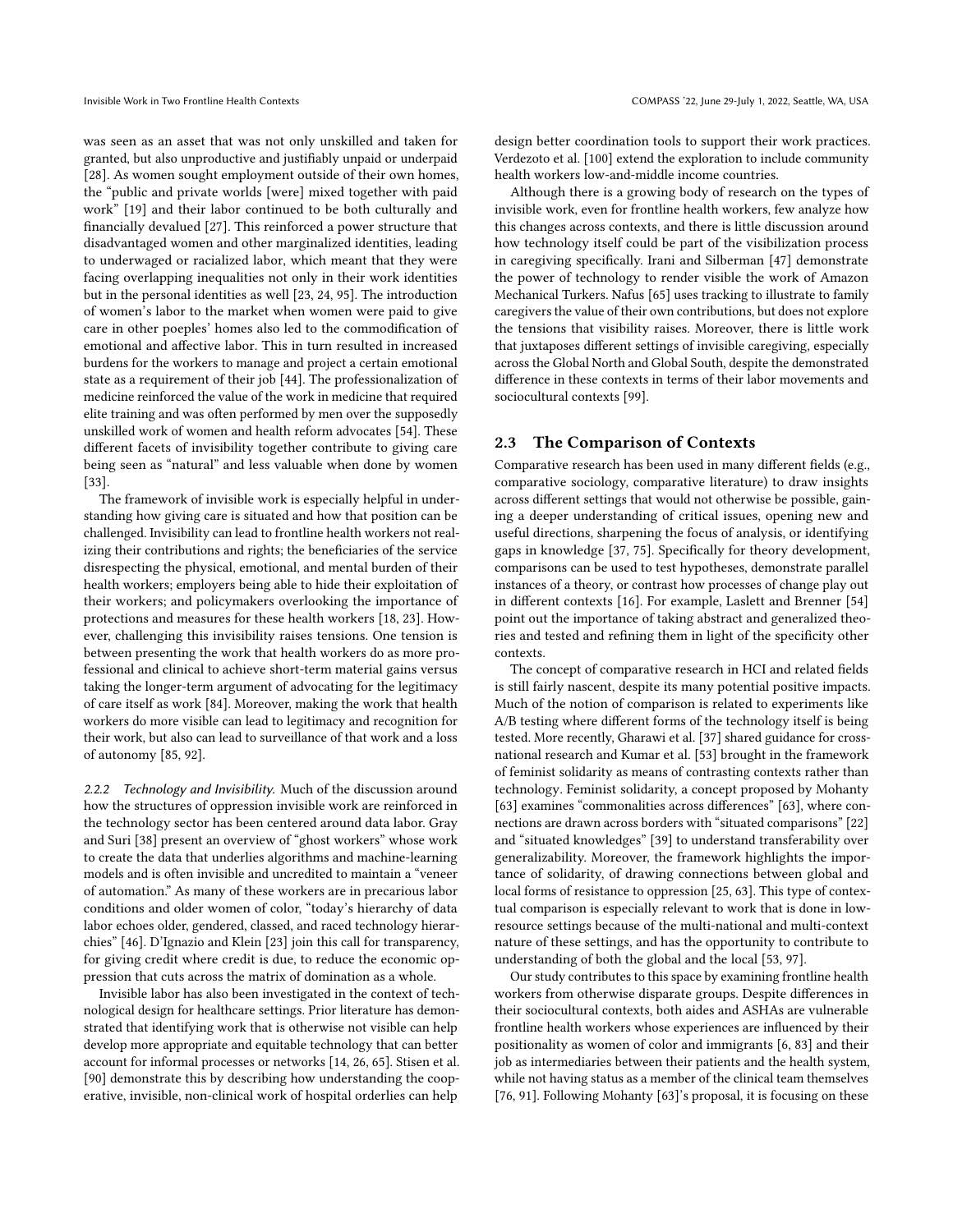Table 1: Participant Demographics

| ID                | Age | Gender | Education        | Years          |
|-------------------|-----|--------|------------------|----------------|
| HHA1              | 56  | Female | Some college     | 7              |
| HHA <sub>2</sub>  | 22  | Female | High school      | $\overline{c}$ |
| HHA3              | 50  | Female | High school      | 8              |
| HHA4              | 32  | Female | High school      | 11             |
| HHA5              | 35  | Female | High school      | < 1            |
| HHA6              | 58  | Female | Primary school   | 29             |
| HHA7              | 57  | Female | High school      | 25             |
| HHA8              | 56  | Female | High school      | 25             |
| HHA9              | 39  | Female | GED              | 4              |
| HHA <sub>10</sub> | 37  | Female | High school      | 10             |
| HHA <sub>11</sub> | 62  | Female | Middle school    | 16             |
| HHA <sub>12</sub> | 43  | Female | Some high school | 13             |
| HHA <sub>13</sub> | 54  | Female | Some college     | 24             |

| ID                | Age | Gender | Education        | Years |
|-------------------|-----|--------|------------------|-------|
| ASHA1             | 42  | Female | Middle school    | 16    |
| ASHA <sub>2</sub> | 38  | Female | High school      | 16    |
| ASHA3             | 58  | Female | Some high school | 16    |
| ASHA4             | 35  | Female | <b>Bachelors</b> | 13    |
| ASHA5             | 36  | Female | Middle school    | 16    |
| ASHA6             | 48  | Female | Primary school   | 15    |
| ASHA7             | 52  | Female | Middle school    | 16    |
| ASHA8             | 41  | Female | Some high school | 16    |
| ASHA9             | 38  | Female | Some high school | 16    |
| ASHA10            | 46  | Female | Primary school   | 16    |
| ASHA11            | 57  | Female | Some high school | 16    |
| ASHA12            | 59  | Female | Middle school    | 16    |
| ASHA13            | 42  | Female | High school      | 16    |
| ASHA14            | 31  | Female | High school      | 3     |
| ASHA15            | 47  | Female | Some high school | 16    |
|                   |     |        |                  |       |

different kinds of feminisms, pulling from the strengths of each of the contexts, that allows us to have a more comprehensive understanding of both of the contexts and the underlying concepts that are shaped by them.

## 3 METHODS

We conducted an IRB-approved qualitative study consisting of semistructured interviews with frontline health workers in New York City, USA and Uttar Pradesh, India. Since we engaged with health workers in two different sites, our team consisted of a diverse group of researchers with different backgrounds, including designing technologies for marginalized populations, medicine, and labor relations. All team members have experience working with underserved populations—three each have 10+ years of experience studying frontline health workers in South Asia, Africa, and the United States. Members of the team have spent several years working with our specific partner organizations in New York and Uttar Pradesh. Our interdisciplinary team is conscious of our positionality as academics and worked closely with local community organizations to follow principles of design justice [\[17\]](#page-11-3) and center the frontline health workers.

## 3.1 Recruitment and Participants

3.1.1 Home Health Aides. We conducted interviews with 13 aides in New York City from April to August 2021. We recruited participants through direct outreach and partnerships with two home healthcare agencies. Agency staff independently identified aides willing to participate and shared their contact details. Participants

were given USD \$25 gift cards for the time they gave to the study, as suggested by our agency partners. All aides spoke English and identified as women of color, with between 2 months and 29 years of experience working as aides (see Table [2\)](#page-8-0).

3.1.2 Accredited Social Health Activists. We interviewed 15 ASHAs from September to November 2021. We recruited participants through a partnership with Nehru Yuva Sangthan-Tisi [\[4\]](#page-10-8), a grassroots organization that runs multiple programs to strengthen community health systems in western Uttar Pradesh, India. To recruit participants, an organization staff member contacted ASHAs, explained the purpose of our study to them, and then gave us the contact information of those who expressed interest. Participants were not monetarily compensated at the request of our partner organization, rather, were provided with a small gift to thank them for their time. The interviews were conducted in Hindi. The majority of participants we interviewed had around 15 years of experience working as ASHAs (see Table [2\)](#page-8-0).

## 3.2 Procedure

We conducted semi-structured interviews with our 28 frontline health worker participants. Each interview lasted approximately one hour. Due to the ongoing COVID-19 pandemic, the audio-only interviews were conducted remotely and participants were called on the phone or via Zoom. All participants consented verbally before participating. For the aide interviews, one researcher led the interview and another took notes and asked clarifying questions. For the ASHA interviews, one researcher who spoke Hindi led the interview and the other researchers were debriefed. Participants were asked questions about: (1) the types of invisible work health workers might perform and how technology impacts/is impacted by it (e.g., What are examples of 3 tasks you do that are not in your job description?); (2) how different sociocultural dynamics impact their visibility, including interpersonal dynamics and their identity/positionality (Have you ever faced any challenges due to your gender?); (3) the health workers' perceptions of their visibility, specifically how they may resist or advocate for themselves (e.g., How do you handle the challenges/stresses of your job?).

We followed the considerations outlined by Gharawi et al. [\[37\]](#page-11-28) to enable comparisons across contexts and carefully translated both the language and concepts in our questions (i.e., having native language speakers involved in question writing and interviewing), maintaining relatively consistent timing across the two sites (i.e., making sure to interview both after their separate peaks of the COVID pandemic), and developing comparable research instruments (i.e., semi-structuring the questions around similar points and principles).

#### 3.3 Data Analysis

The interview data was audio recorded, translated into English (if necessary), and professionally transcribed. We then conducted thematic analysis [\[12\]](#page-10-9), a constructivist approach inspired by grounded theory [\[34\]](#page-11-32) that uses in-vivo coding with gerunds [\[15\]](#page-10-10). Each of the interviews was coded by at least two authors. We first iteratively conducted and coded the interviews with aides, starting with an initial codebook of 70 codes based on the first three interviews, adding codes needed for a final codebook of 110 codes. These 110 codes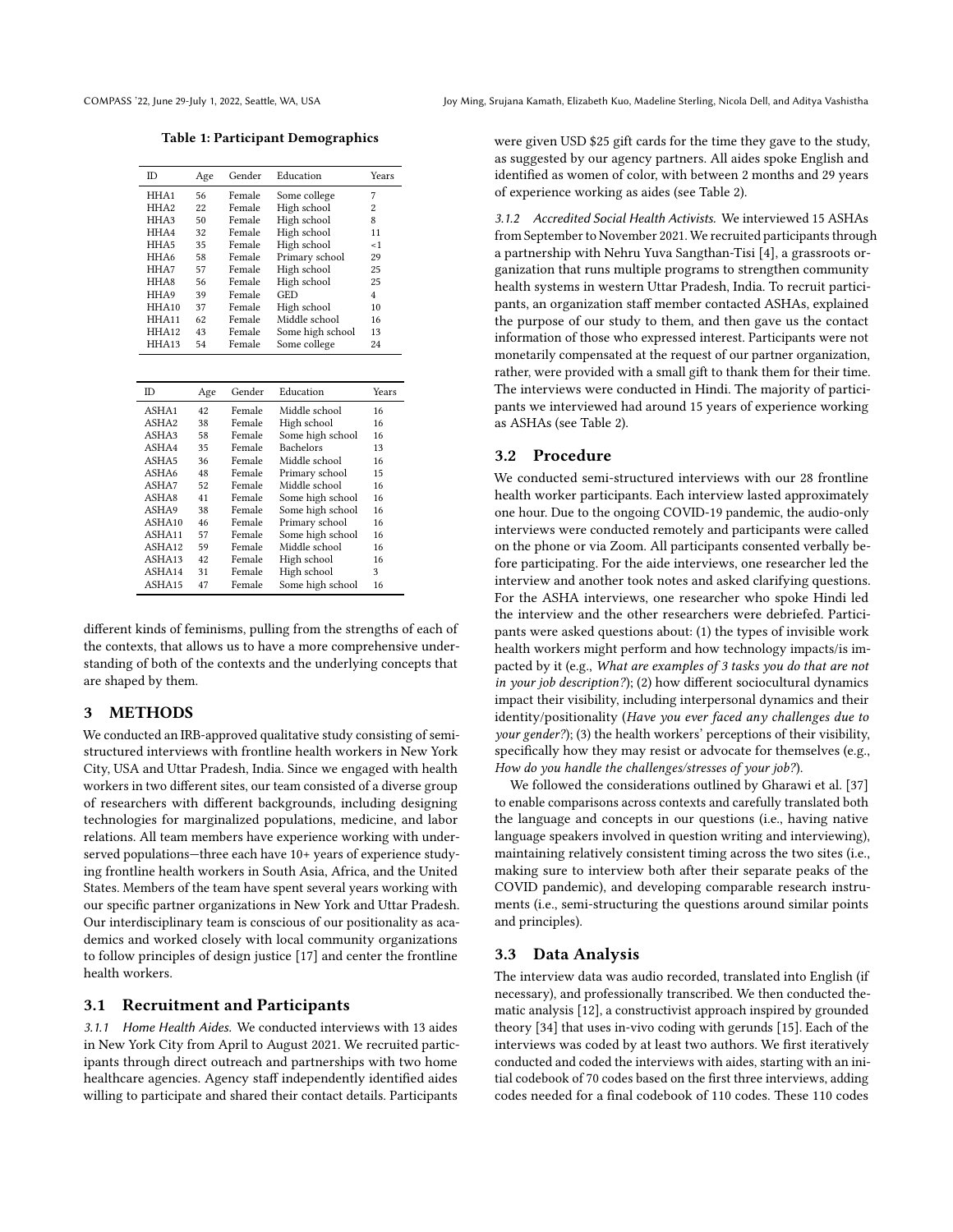were then used as the initial codebook for coding the interviews with ASHAs, with new codes added as necessary. Most (80) of the original aide codes also applied to the ASHA interviews, while an additional 28 new codes were added, for a complete codebook of 138 codes. Then, the final set of codes was clustered into 36 themes that represented the data (e.g., feeling like family, ways to build trust), which were then organized into the 3 main categories presented in the findings. In line with the approach of feminist solidarity in HCI [\[53\]](#page-11-10), these categories were based on similarities drawn across the two contexts, though the codes and specific quotes themselves demonstrated differences included in the analysis.

## 3.4 Limitations

Our study focuses on two settings to highlight differences and similarities across the contexts. We do not claim to comprehensively represent all of the rich experiences of each groups, nor do we assume we can generalize our findings across frontline health workers. We recruited aides through their agencies and ASHAs through a local training organization. This may have resulted in a sample that has a strong relationship with their employers. Further research is needed to explore a wider diversity of voices, including health workers from other settings (i.e., rural America or urban India) or methods with wider reach (i.e., surveys). Moving forward, it would also be important to assess the perspectives of the employers around visibility of their health workers and organizers on their efforts in advocacy and resistance.

## 4 FINDINGS

The aides and ASHAs discussed different ways invisibility manifested: in the extra work they did that was above and beyond their assignments, in the crucial knowledge they held was overlooked by experts in their respective healthcare systems, and in the struggles for respect they faced due to their disadvantaged identities as workers and as people. We present these themes that are commonalities across the two contexts and raise some key nuances.

## <span id="page-4-0"></span>4.1 Working Above and Beyond

The boundaries of the aides' and ASHAs' jobs were often porous. In some cases, the loosely defined boundaries were due to their scope of work being unclear to themselves or their patients. In other cases, the porousness was because their emotional connection with patients and coworkers led them to knowingly work outside their assigned hours or do tasks that were not part of their assignment. In all of these cases, the aides and ASHAs did additional work to define and uphold these partially clear boundaries and suffered the consequences of a lack of recognition of their investments.

4.1.1 Being Motivated to Do More. Many of the aides and ASHAs chose this line of work because they desired to care for others and frequently used this motivation to justify working additional hours. HHA3 elaborated on how she liked helping vulnerable people and was proud of her ability to enable something that would otherwise not be able to happen:

"Well, I like helping people, so I look forward to going to work every day . . .At least I'm influencing, helping somebody to do something that they cannot do for themselves. I'm there to help and do it." (HHA3).

HHA12 talked about how she helped an asthmatic patient do extra dusting, saying "you just do a little extra because...they can't do it theyself . . . and they don't have no family or anybody." HHA3 gave an example where she did extra work for a patient that was unpaid. Even though her patient knew her shift ended at 5:00pm, the patient would not decide to go grocery shopping until 4:30pm. She felt she could not simply abandon her patient at the supermarket, and, as a result, ended up putting in the extra time and extra work that was not compensated by her agency.

Participants also spoke about how their care extended to doing extra work to help their coworkers. Their feelings of camaraderie with other aides and ASHAs encouraged them to "work together, for each other" (ASHA1) and "work as a team" (HHA6), sharing responsibilities even if they were seen and compensated as individual workers. HHA6 gave an example of helping the previous aide complete tasks:

> "If I come to work and the other aide in the morning is not finished with bathing the patient or cleaning up after her and it's her time to clock out, I'll tell her 'It's okay, you can clock out. I will continue.' That's what we do. We continue for each other." (HHA6)

The ASHAs expressed similar levels of solidarity with their coworkers. ASHA1 said that even if she took over for another ASHA, she would "enter that ASHA's name only, because [the other ASHA] has done the hard work"—she believed that simply filling in for another ASHA once or twice did not compare to the work the other ASHA did to build the relationship with patients. She described it as mutually beneficial as others would help her out when she needed it. ASHA4 expanded on the idea of "equal give and take," saying that if she needed any financial assistance, she would feel comfortable asking the ASHA for whom she substituted to lend her money. Although these communal feelings among aides and ASHAs gave them comfort knowing they had each others' support, the solidarity required investment of additional time and money.

Another motivation was being asked by their supervisors or patients to do more, sometimes because it was unclear what counted as "additional" in the first place. The ASHAs gave contradicting reports of what they thought their job responsibilities included, but all agreed that their job did not have traditional boundaries (e.g., fixed working hours). This meant that they relied on their supervisors to set the boundaries of their work. While ASHAs like ASHA1 believed that supervisors would not assign them anything extraneous, allowing supervisors to define the boundaries of their work meant that ASHAs felt they had a "24-hour duty" (ASHA9). ASHA12 elaborated on this, saying that she had to be willing to drop everything to do her work:

"We get called at any time, whether it be any kind of weather or anything else. If duty calls, we go despite the fact [of whether] we get paid or not." (ASHA12)

On the other hand, although aides had clearly defined job scopes from their supervisors via patient care plans, patients and their families would often ask them to do things "outside my scope of practice" (HHA13) like deep cleaning beyond the required light cleaning or "against my license and certificate" (HHA4) like giving patients their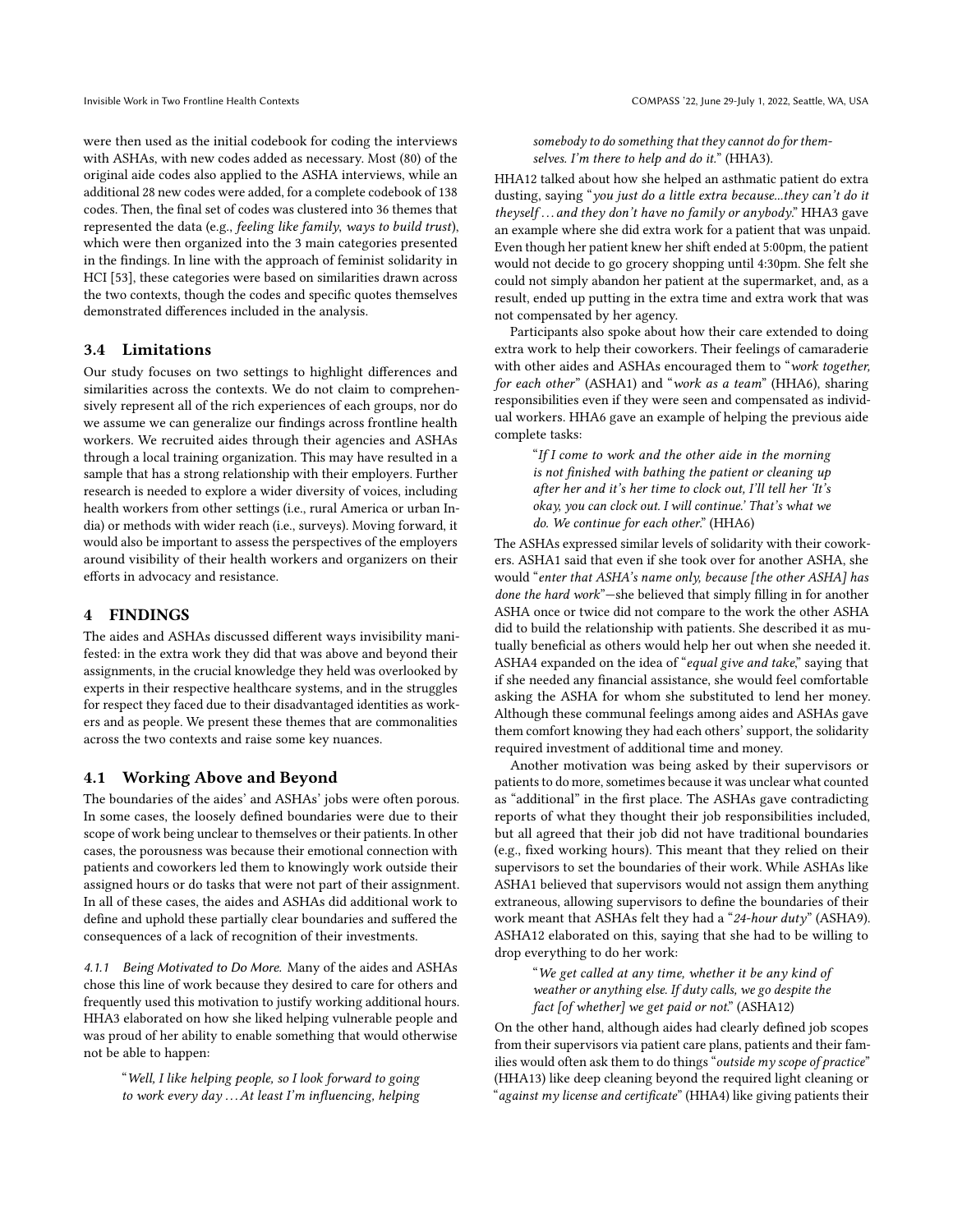medications. These examples show how work boundaries were ill-defined—constantly changing and challenging to enforce.

4.1.2 Facing Hidden Costs of Ill-Defined Boundaries. When asked to do things outside the boundaries of their work, aides and ASHAs were placed in difficult situations. Frequently, they had to do even more work to stand up for themselves and enforce their limits. When aides tried to refuse tasks that were not part of their job, patients often responded, "But, the other aide did it!" (HHA7)—even if, upon verification, the other aide had no idea what the patient was talking about. HHA10 gave another example of how her patients were confused about aides' responsibilities and would complain about aides who were using their phones, even if it was necessary for them to clock-in. ASHAs also faced frustrations explaining to their patients about their scope of work. For example, ASHA13 had to explain to patients that, as an ASHA, she was not responsible for paying patients' hospital fees. The constant need to establish and enforce the boundaries of their job led to emotional burdens when aides like HHA5 found it was difficult to argue and was disheartened that "I cannot convince my 'No' to them" (HHA5).

The extra work, including the work to uphold boundaries, was not factored into their compensation, which resulted in financial costs. Some aides and ASHAs pointed to personal satisfaction of their impact on patients as sufficient compensation, that "there's a comfort in knowing that we're doing a social work and it's okay how much we're getting paid" (ASHA11). Others believed the extra care they did was insufficiently compensated, as HHA11 shared:

"They don't know how hard our job is  $\ldots$  You go to the [patient's] house, you do laundry, you take your patients to the doctor, you clean the [patient's] house, you go to get groceries—you do a lot. And [for] only \$15 an hour and then  $\dots$  we don't even have enough hours" (HHA11)

Their low compensation meant that many aides had to take on multiple jobs, either with another agency or for off-the-books private patients. Some mentioned this was because their supervisors were not fully aware of what they were doing and the struggles they went through. ASHA2 echoed this sentiment, that "nobody understands ASHAs' pains ... that we work so hard."

Beyond not receiving compensation for extra work, the aides and ASHAs were sometimes forced to implicitly take on the costs associated with the extra work—costs that remained unreimbursed. For example, during the COVID-19 pandemic, there was a lot of uncertainty around aides' and ASHAs' job descriptions, and both had to acquire personal protective equipment and on their own dime and their own time. Moreover, both aides and ASHAs had to commute long distances to reach their patients, which had financial and safety costs:

### "We don't have a lot of resources so when we are called to far off places on emergency basis, it becomes a trouble to travel back. (ASHA11)

This cost was not acknowledged or defrayed by their supervisors, nor were the costs of traveling to required meetings, having to bribe officials to get patients to the hospital or, at times, even paying for patients expenses. As ASHA2 put it, "they eat so much of ASHAs' money." The aides also discussed the unseen costs of fearing for their personal safety due to long commutes. HHA12 spoke about

how sometimes she would make the long commute to her patient's home, only to have to wait for them outside in the cold or in a dangerous neighborhood. In these cases, aides and ASHAs felt the hidden costs of having to extend themselves to handle emergency situations or travel far distances and were dissatisfied that the extra efforts they made were unseen and unpaid.

## <span id="page-5-0"></span>4.2 Serving as Overlooked Experts

One of the aides' and ASHAs' main roles was to help patients navigate complex medical systems and advocate for them. As a result, the aides and ASHAs were often unique sources of patient information. Both aides and ASHAs were tasked with collecting information about their work and patients, which required a lot of effort. They then facilitated transfer of this information to supervisors and organizations. However, aides and ASHAs felt unsupported in these efforts, despite their key positions, the value of the information, and the lengths they went to procure it.

4.2.1 Sharing But Not Receiving Information. The aides and ASHAs kept different types of records about their tasks and patients. The aides tracked which tasks they completed on the patient's care plan using paper checklists or smartphone applications. The ASHAs focused mainly on recording information about patients (e.g., births, deaths, illnesses, vaccinations) in paper registers. Some kept their own records in addition to these required ones. HHA9 started keeping notes in her own notebook and on the computer after she got a call inquiring about the status of a patient she worked with months ago. Similarly, ASHA1 kept notes in a register that she purchased on her own (another hidden cost) so that she could freely make mistakes before copying the information neatly over to official records.

The aides and ASHAs also discussed how they often served as experts about their patients to other medical professionals, especially during emergencies. ASHAs described how they compiled reports with patients' information for supervisors, sometimes having to respond quickly to requests for information and "give lists [reports] right on the spot" (ASHA10). The aides also had crucial information about their patient that was valuable on-demand. HHA1 chronicled an incident where she noticed her patient's vitals were really low compared to the past month and notified the doctor just in time for them to catch a requisite change in the patient's prescription:

> "Now my [patient] is blind, so I'm not supposed to be taking her blood pressure, her vital signs or nothing. ...So what do I do? Do I get in trouble ...Or do I take care of my [patient]? ... Whoever comes out here to assess the [patient] is not doing a great job.  $\dots$  [But] the doctor needs  $\dots$  a vital taken every day. Now, if I didn't catch that, I could have come in there the next morning, she could have been gone. She needed her medicine changed. I caught it." (HHA1)

This incident demonstrated that HHA1 knew her patient well enough to catch subtle changes and that she was willing to do the extra work of checking her patient's vitals—even though she said she was not supposed to.

Despite being important in information exchange, the aides and HHAs felt that they were not being kept in the loop. In addition to feeling taken by surprise by constantly changing demands from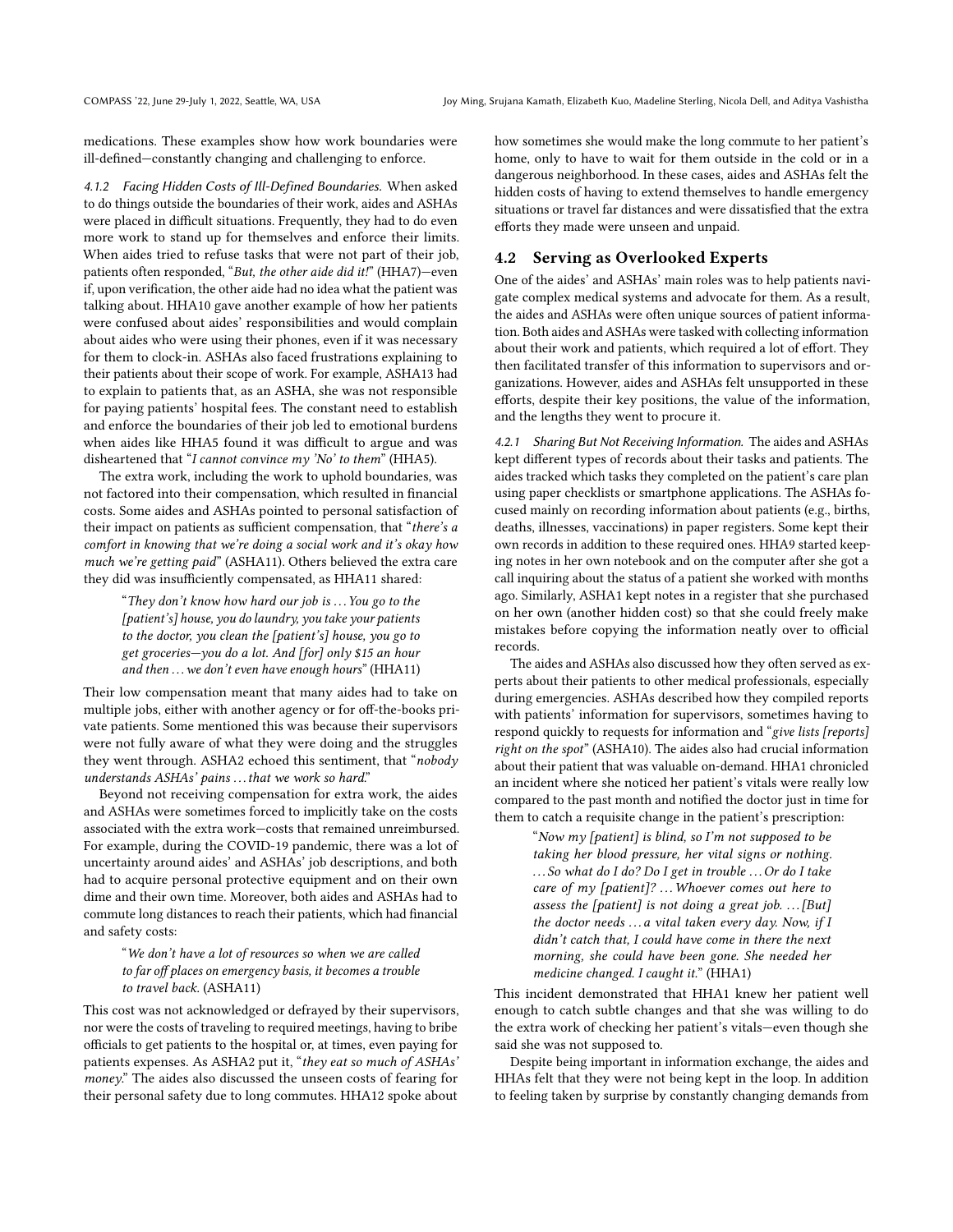their supervisors, they did not know how the information they were collecting would be used. HHA5 expressed uncertainty, saying that even though she was giving information to her supervisors, she was "not sure if they're paying attention or not." HHA8 was confused about why she had to record so much information and resisted downloading the clock-in app on her phone, asking "'Why should I put that tracking device on my phone to track me down?'" HHA9 wanted her supervisors to not know as much because "it's better nobody knows what you do, because then they're expecting more from you." This lack of insight or input into how the information was being used also resulted in the aides and ASHAs feeling less responsibility over the information. ASHA7 and ASHA15 expressed that they were not concerned if anyone had access to the ledgers full of patient information — it's not like anyone else would be able to understand or use the information anyways.

Additionally, the aides and ASHAs were not being given the key information they needed to provide high quality care. HHA5 spoke about her frustration with her supervisors because they did not warn her about a difficult patient. HHA5 felt that because the patient had been with the agency for 7-10 years, the "agency [and] coordinator know that this client is having these issues," yet did not let her know. This lack of information meant the aides and ASHAs would not be prepared for a situation because, as ASHA8 lamented, "you never know what kind of patients you'll get." The aides and ASHAs also spoke about how a lack of information meant they felt unsure about what they were doing, especially when they first started their jobs. ASHA5 said she at first felt "hesitant" when she returned from training and had to attend her first delivery as an ASHA. HHA5 resonated with this feeling of uncertainty, saying that even though she felt comfortable communicating reports of vital signs, she felt unsure when she was taking it, wondering "'Is this accurate' or 'Did I take it right or not?'" ASHA1 frames this lack of information as impacting her performance, she "definitely want[s] that we are informed better ... then only would we be able to do a great job" (ASHA1).

4.2.2 Challenges Getting Support. One challenge involved in collecting and transferring information was that the collection process itself required a lot of work on the part of the aides and ASHAs. ASHAs found the process cumbersome, with some saying that older ASHAs "can't read the small letters in the reports" (ASHA9), and that it was burdensome to keep draft copies of the registers and produce copies of their records on demand. Aides had to manage a diverse ecosystem of paper, phone, and smartphone options for tracking their tasks and faced issues learning how to use and troubleshoot the technology. When the technology "goes haywire" (HHA1), the aides would have to do extra work to fix not only the issues with the technology, but also the incomplete or incorrect information that resulted from the issues. For example, HHA8 described a time when she did not get paid for a few days and had to call numerous agency representatives to resolve the issue that stemmed from the GPS on her smartphone application not recognizing she was with the patient when she was asked to go buy a newspaper or take her patient to the doctor. HHA7 had to ask her daughter to help her email her timesheets when her phone clock-in did not work. ASHA10 also had to ask her husband and children for help with half of her work because there was too much information for her

to keep track of. These frustrations indicated that these paper and digital tools furthered participants' invisbility by not accounting for their workflows and requiring them do even more invisible work to troubleshoot resulting problems.

The aides and ASHAs attributed their lack of support to a lack of appreciation on part of their supervisors. For example, ASHA7 spoke about how her supervisors only "look at whether work is being done—they don't really support [me] in any way." They felt they were not regarded as a priority for their supervisors. The aides expressed frustration and felt their superiors "should at least pick up the phone" (HHA10) when they were calling to be more supportive, because otherwise, they felt that their agency, "they don't care—they just send you over there and that's about it" (HHA10). They felt that if their supervisors did care, they would express it through positive and constructive feedback. HHA1 elaborated how the feedback they received during the pandemic was lackluster and indicative of a lack of care:

> "They needed us, but they didn't give us anything . . . not even thank you. What we are looking for is just for somebody to say I'm thinking about you, I'm caring about you, job well done, you did good today." (HHA1)

When the aides and ASHAs lacked information and could not turn to their supervisors for support, they had to be creative about how they got the information and had to make decisions on-the-fly. This meant that the aides and ASHAs were not able to count on their supervisors for information in a time of need. ASHA5 felt frustrated, saying, "there's no point in calling up supervisors . . . the supervisor would just end up in a dilemma and nothing would be solved." Even if they wanted to contact their supervisors in a time of need, the lack of response meant they ultimately had to make calls on their own. For example, HHA2 had learned that during an emergency, she was on her own:

"I simply rush to Google and try to do some research, because if I'm supposed to call a supervisor, I would not get anybody to assist me." (HHA2)

HHA1 found that by the time she was able to reach her supervisor, she had already handled her patient's emergency and "there was nothing they had to tell me—I told them". In cases such as these, the aides and ASHAs were exasperated that their supervisors did not see or respond to them, they had to do extra work to fill that gap of knowledge, and were not given recognition when they did something above and beyond and essential to patients' well-being.

## <span id="page-6-0"></span>4.3 Struggling to be Respected

The aides and ASHAs also shared how they constantly needed to fight to be respected by patients, supervisors, and broader care teams. Both groups of shared ways in which they struggled to be better acknowledged and supported, as well as their struggles developing trust with patients due to their identities as women and as home-based care workers.

4.3.1 Dealing With How They Are Treated. Both aides and ASHAs described how patients would treat them with disrespect because of their gender identities. They shared examples of times when they feared for their safety, including HHA1 who talked about a patient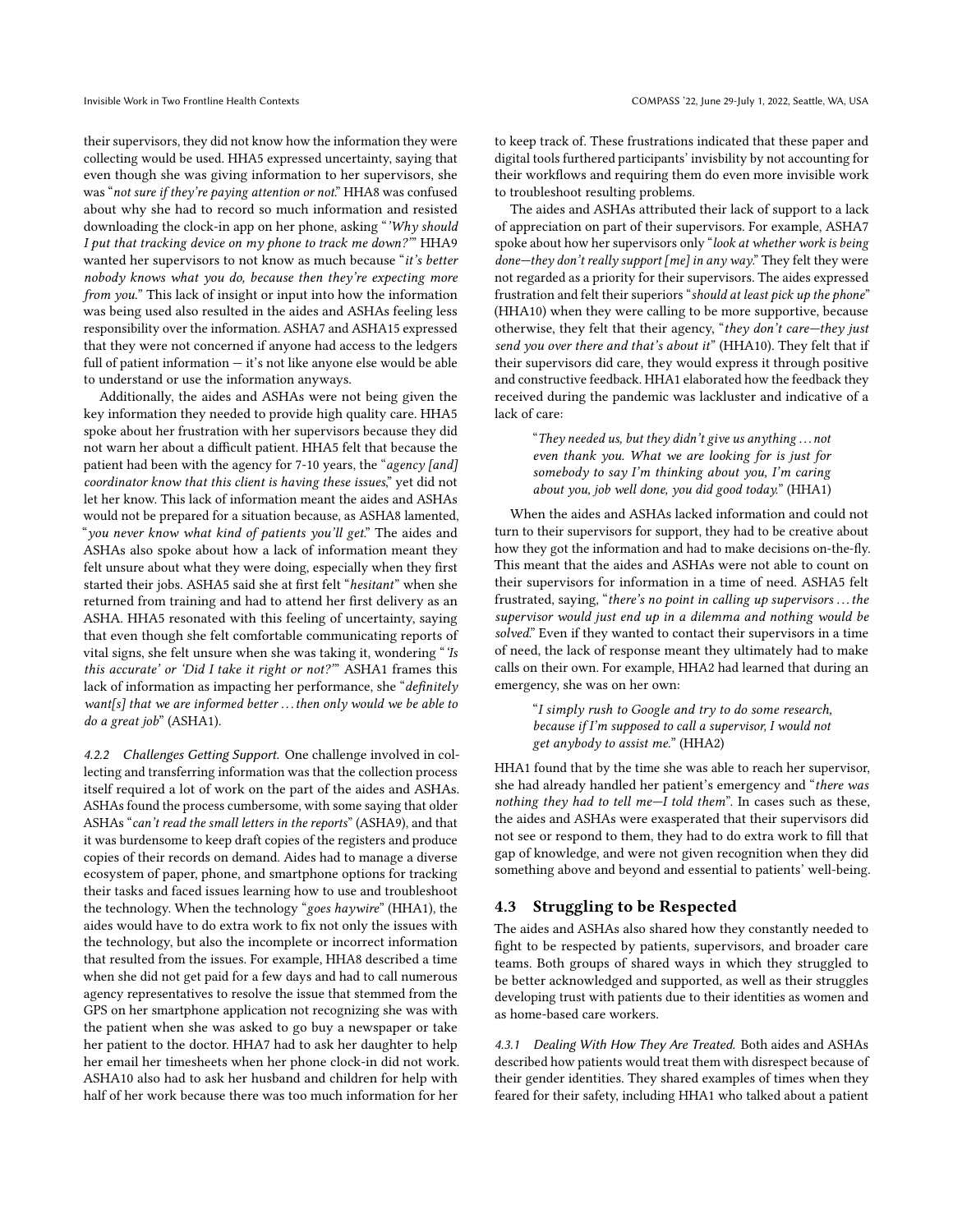who raised a butcher knife to her and ASHA9 who heard community members threaten to beat the ASHAs. They also each shared instances of being treated like they were "housemaids" (HHA2, HHA5, HHA6, HHA7) or "servants" (ASHA2, ASHA12). Although the perception of both the aides and ASHAs as housekeepers may draw from the gendered views of domestic work [\[18,](#page-11-4) [30,](#page-11-11) [42\]](#page-11-33), the discrimination had different flavors to it. ASHAs described facing resistance as women with jobs, with others mocking them and saying "Look! She's someone's daughter-in-law and yet going doorto-door" (ASHA3). ASHA13 discussed how she had to convince her husband to be allowed to take the job, saying:

"Of course, as a woman, I had to face a lot of problems. The men at home didn't understand the work and the men in the field thought I wasn't competent enough to do the work." (ASHA13)

The ASHAs found that some patients would rather turn to "quacks" (P5), unqualified people posing as doctors and spreading misinformation, rather than listen to them. HHA2 further felt that patients questioned her expertise "because I'm young, they also think I'm dumb" and tried to take advantage of her by asking her to do additional tasks.

The aides and ASHAs also faced challenging experiences based on other intersectional identities, including race and caste. While aides did not face as overt gender-based resistance, they did face judgement due to their race. HHA10 talked about a patient who refused to be touched by someone of HHA10's race and HHA12 talked about a patient who called aides a race-related pejorative term. For ASHAs, race was not as salient, but they navigated castebased challenges. ASHA13 surmised that if she had been of a lower caste, "people would not have let me in the premises of their homes" and felt lucky she did not face those problems. Even though the ASHAs themselves faced discrimination, they had to extend grace to others. ASHA15 shared that she had to go home and purify after working with someone of a lower caste. ASHA5 made sure to ask for a glass of water from her patients, even just to have a few sips, to demonstrate that "I am not there to act superior."

The work that aides and ASHAs put into developing trust with patients was evident. Both groups spoke about the familial relationship they had with patients: HHA7 said that she treated her patient like her mother. ASHA4 described how the familial and friendly feeling enabled her to give advice on taboo topics like menstruation or intimacy:

"They treat me as a friend and they trust that I can solve their issues ... I feel proud to be doing ASHA work because people think we're worthy enough for them to share things." (ASHA4)

The ASHAs worked hard to build this trust, giving more information to the community, and, as ASHA11 said, "[because] people [are] getting more educated and informed, there are no problems now." The aides focused on developing trust in their one-on-one relationships with patients, enacting strategies that handled this individual conflict. HHA2 said "once you stand up to [a patient] ... they will see you as a different person."

4.3.2 Overcoming Judgements To Be Acknowledged. Adjusting their attitudes in order to do their jobs led to more emotional burdens on

aides and ASHAs. Participants discussed how their supervisors instructed them how to act. For example, HHA5 and HHA6 described how they were told that "we cannot push [patients]" and ASHA5 said "the very first thing we were taught was to have the power to listen and endure." The advice to act in ways that do not force or anger patients is an example of emotional labor, where the workers were given instructions on how to act in ways that contradicted how they felt [\[44\]](#page-11-12). This made them feel pressured to perform the 'proper' emotions as a requirement of their jobs, as "an ASHA should present herself well" (ASHA2). This resulted in aides and ASHAs having to take on the emotional burden to "shrug it off" (ASHA3) or "leave the job on the job" (HHA6). HHA13 even described how she chose to be an on-call aide, opting for one-off interactions with patients, despite the unpredictability, so that she would not have the emotional burden of longer-term attachment and feel guilty for leaving her patient when she went on vacation. Overall, both aides and ASHAs had to do substantial emotional labor to build peaceful relationships with patients.

When things went awry, aides and ASHAs often turned to their supervisors or other authority figures for help with interpersonal conflicts. ASHA7 explained how her supervisor came to help her convince villagers to get vaccinated against polio, while ASHA12 discussed how her supervisor stood up for her when the villagers were treating her poorly:

> "If somebody puts up a fake complaint against me, she  $[my supervisor]$  always defends me ... She tells them that I'm not their personal servant and that they should be nicer to me and that I'm a hard worker." (ASHA12)

However, sometimes participants did not feel supported by their supervisors when they needed them. They felt that, when conflicts with patients got back to their supervisors, "it's [the patient's] word against our words" (HHA2) and that "of course [supervisors] will believe the villagers" (ASHA9). Therefore, some participants escalated their issues to other authorities for support. ASHA5 said she would "straightaway call the police"-that even threatening to call the police would result in more respect.

In light of all these concerns, aides and ASHAs felt they were not able to change their situation, made worse by the fact that they were not respected. ASHA2 said "there is nobody to listen to ASHAs" and elaborated:

> "ASHAs are not even considered, when all the work is getting done by ASHAs. We manage our homes as well as our jobs. We ASHAs work so hard. You think about it, if there's anyone in the country who is working the hardest right now, it is ASHAs. But nobody is listening to us ... Nothing." (ASHA2)

She even suggested that there should be a specific officer who simply listens to ASHAs' pains and issues, similar to a suggestion that HHA10 gave for their agency to have meetings with aides and listen to their problems. This neglect of their voices was also reflected in the ASHAs' protests and strikes that happened in light of the COVID-19 pandemic [\[60,](#page-11-34) [82\]](#page-12-23). Even though the ASHAs said they coordinated on WhatsApp large groups of workers to attend, they were frustrated that "nothing comes of it" (ASHA15). Some still had some hope and believed their collective voice would be harder to ignore: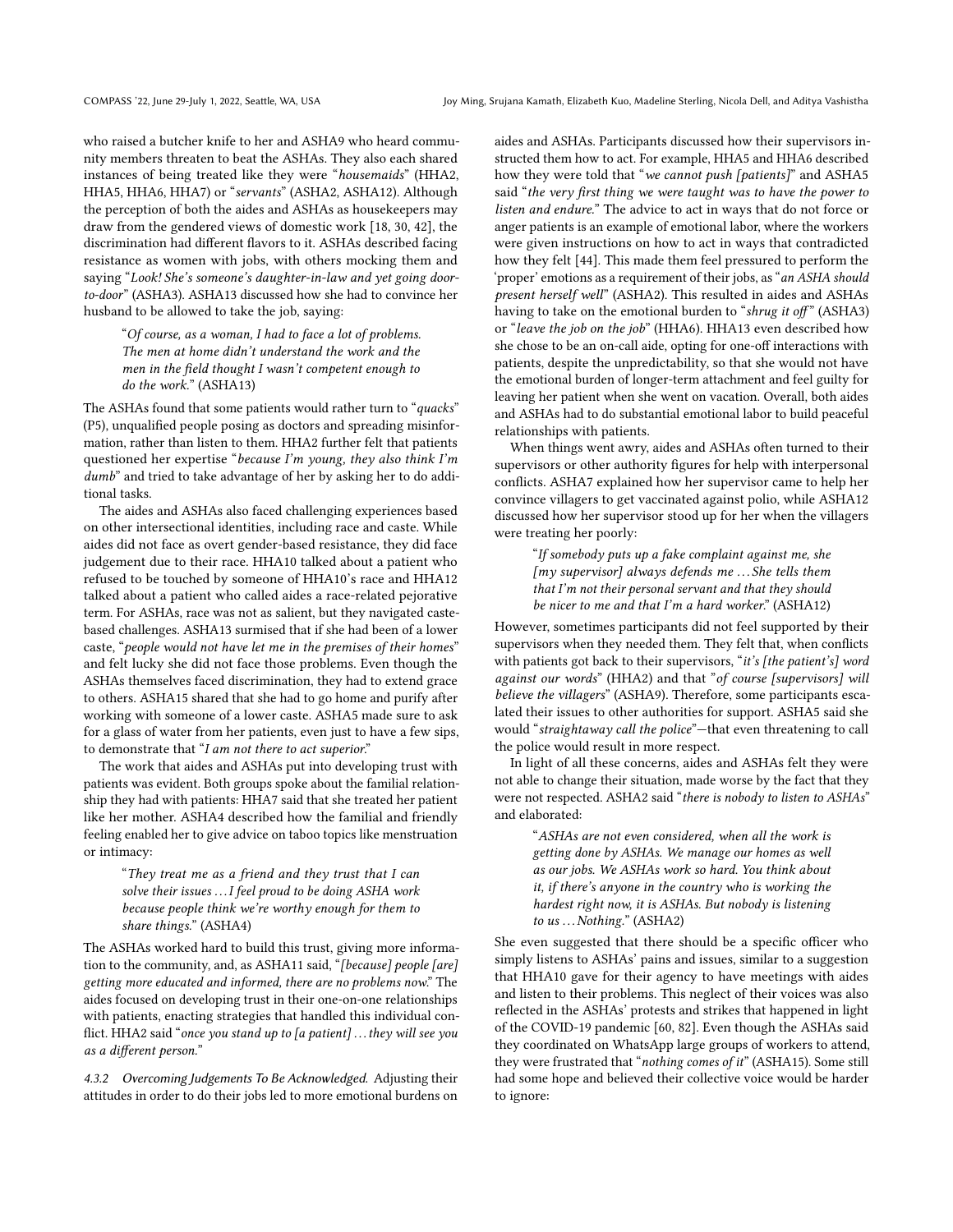<span id="page-8-0"></span>Invisible Work in Two Frontline Health Contexts COMPASS '22, June 29-July 1, 2022, Seattle, WA, USA

|  |  | <b>Table 2: Summary of Findings</b> |  |  |
|--|--|-------------------------------------|--|--|
|--|--|-------------------------------------|--|--|

for how we might begin to make progress. These ideas draw from common concerns the frontline workers expressed, but differ in the

| Working Above and Beyond (§4.1)                                                                                                                | Serving as Overlooked Experts (§4specific considerations thay address and the types of technology                                                                                                                                                                                                                                                                                    |                                                                |  |
|------------------------------------------------------------------------------------------------------------------------------------------------|--------------------------------------------------------------------------------------------------------------------------------------------------------------------------------------------------------------------------------------------------------------------------------------------------------------------------------------------------------------------------------------|----------------------------------------------------------------|--|
| Manifestations                                                                                                                                 | Manifestations                                                                                                                                                                                                                                                                                                                                                                       | that would be used to adapt to the workflows and technological |  |
| • Wanting to give 100% care<br>• Solidarity/filling-in for others<br>• Confusing/changing requirements<br>• Asked to work outside of job scope | • Providing patient info on liberady of the workers. Below Award is being between the design ideas<br>- Anticipating emergencies for technologies that may begin $\frac{1}{2}$ the $\frac{1}{2}$ and $\frac{1}{2}$ and $\frac{1}{2}$ are $\frac{1}{2}$ and $\frac{1}{2}$ are $\frac{1}{2}$ and $\frac{1}{2}$ are $\frac{1}{2}$ and $\frac{1}{2}$ are $\frac{1}{2}$ are $\frac{1}{2}$ |                                                                |  |
|                                                                                                                                                | way.                                                                                                                                                                                                                                                                                                                                                                                 |                                                                |  |
| Implications                                                                                                                                   | Implications                                                                                                                                                                                                                                                                                                                                                                         | Implications                                                   |  |
| • Burden of (re)asserting boundaries                                                                                                           | • Having to fix issues with tech/info                                                                                                                                                                                                                                                                                                                                                | • Emotional labor of presenting well                           |  |
| • Not paid/recognized for extra work                                                                                                           | • Feeling unsure/unappreciated                                                                                                                                                                                                                                                                                                                                                       | • Turning to authority in conflicts                            |  |
| • Unreimbursed financial/safety costs                                                                                                          | • Forced to learn/act on the $\tilde{p}$ , $\tilde{q}$ wh                                                                                                                                                                                                                                                                                                                            | Feedback Systems and Inclident preponting dThe aides and       |  |
|                                                                                                                                                |                                                                                                                                                                                                                                                                                                                                                                                      | ASHAs reported trying to make visible some of the challenges   |  |

"Whatever happens, we will face it together. We should have unity, because it's everyone's fight for their rights. The results will be the same for all of us. The same for both who are sleeping and those that are fighting. Everyone should support each other in such times." (ASHA5)

These struggles for participants to be recognized for their important work reflected not only the disregard of aides and ASHAs, but also their feelings of solidarity and ideas of what a better future might look like.

## 5 DISCUSSION

Our findings illustrate how invisibility is manifested for aides and ASHAs: (1) through the invisible work they do above and beyond their duties, (2) in their overlooked position in key knowledge transfer, and (3) via their treatment due to their devalued identities as women and care workers. In response to these manifestations of invisibility, the aides and ASHAs called for more support in the form of actionable feedback, on-the-job knowledge, and clearer boundaries; more respect as people and workers; and more recognition in the form of thanks and compensation. Drawing on these findings, we discuss potential technological approaches that specifically address their concerns around visibility along with design considerations for technologists working for and with frontline health workers.

## 5.1 Technology for Visibility

Many of the tensions and challenges that ASHAs and aides discussed may result from intractable, systemic problems: How might we change society's treatment of women, racial minorities, or domestic workers? How might we ensure respect and recognition for marginalized workers efforts? Such problems are sometimes referred to as "wicked" problems [\[79\]](#page-12-24)—difficult or impossible to solve due to incomplete, contradictory, and changing requirements that are often hard to recognize. Research in ICTD has long acknowledged that technology is unlikely to be able to solve these wicked problems once-and-for-all. Indeed, prior work suggests that, in some cases, technology may instead exacerbate or amplify problems if not designed carefully in ways that take into account existing power dynamics [\[96\]](#page-12-25). Nevertheless, participants in our study wanted to improve their situations—to receive support, respect, and recognition for their essential role providing care to vulnerable communities—and our findings provide some constructive ideas

ASHAs reported trying to make visible some of the challenges they encountered to their supervisors, a process that could be enhanced through a feedback and reporting system. Currently, the aides and ASHAs have to call their supervisors when they face a difficult or abusive patient, which is not a reliable way of getting support. A formalized system could help them log issues or complaints which could then be sent to their supervisors or other relevant stakeholders to act upon. Prior literature has presented similar ideas, including digital worker feedback reporting tools (e.g., mobile-based audits of working conditions) [\[10,](#page-10-11) [41,](#page-11-35) [78\]](#page-12-26) as well as incident reporting software for sexual harassment (e.g., the applications Callisto and Lighthouse that have been used in university settings) [\[49,](#page-11-36) [55,](#page-11-37) [93\]](#page-12-27).

The prior research in similar fields indicates that the design of such a system presents rich opportunities for future research and customization to fit the specific needs of aides and ASHAs. Some open questions include: how to collect verifiable feedback, how to ensure reports are monitored and action gets taken, how to do so in a way that protects workers from retaliation, and how to ensure that the burden of invisible work is not simply shifted onto supervisors. The veracity of the reports is one that especially applies to frontline health workers, as aides and ASHAs expressed concerns that their perspectives or experiences may be questioned, that their supervisors would not believe them, or would take the side of their patient. These concerns are a result of unequal power dynamics, both having to deal with their voices being minimized due to their disadvantaged gender or racial identities, and the aides specifically facing the difficulty of speaking up against the people who were funding their services. Technological considerations would need to take into account this compounding relative lack of power. One way to address this would be to aggregate complaints across workers, which could help reinforce claims, identify problematic patterns or individuals, and raise larger systemic issues. However, aides and ASHAs also shared suspicions that their supervisors and broader organizations may already have information about difficult patients, but did not have the time or incentive to share this information with them or were barred by privacy considerations (in the case of the aides).

These challenges in verifiability and actionability of the workers' feedback point towards a system that turns to peer groups rather than the supervisors. Literature in HCI and ICTD has explored how groups of peers might enable workers to communicate among themselves and identify problematic actors, harnessing the power of multiple workers' perspectives to help warn each other about potential difficulties. An especially salient example is Turkopticon [\[47\]](#page-11-27), a tool that enabled workers on Amazon's Mechanical Turk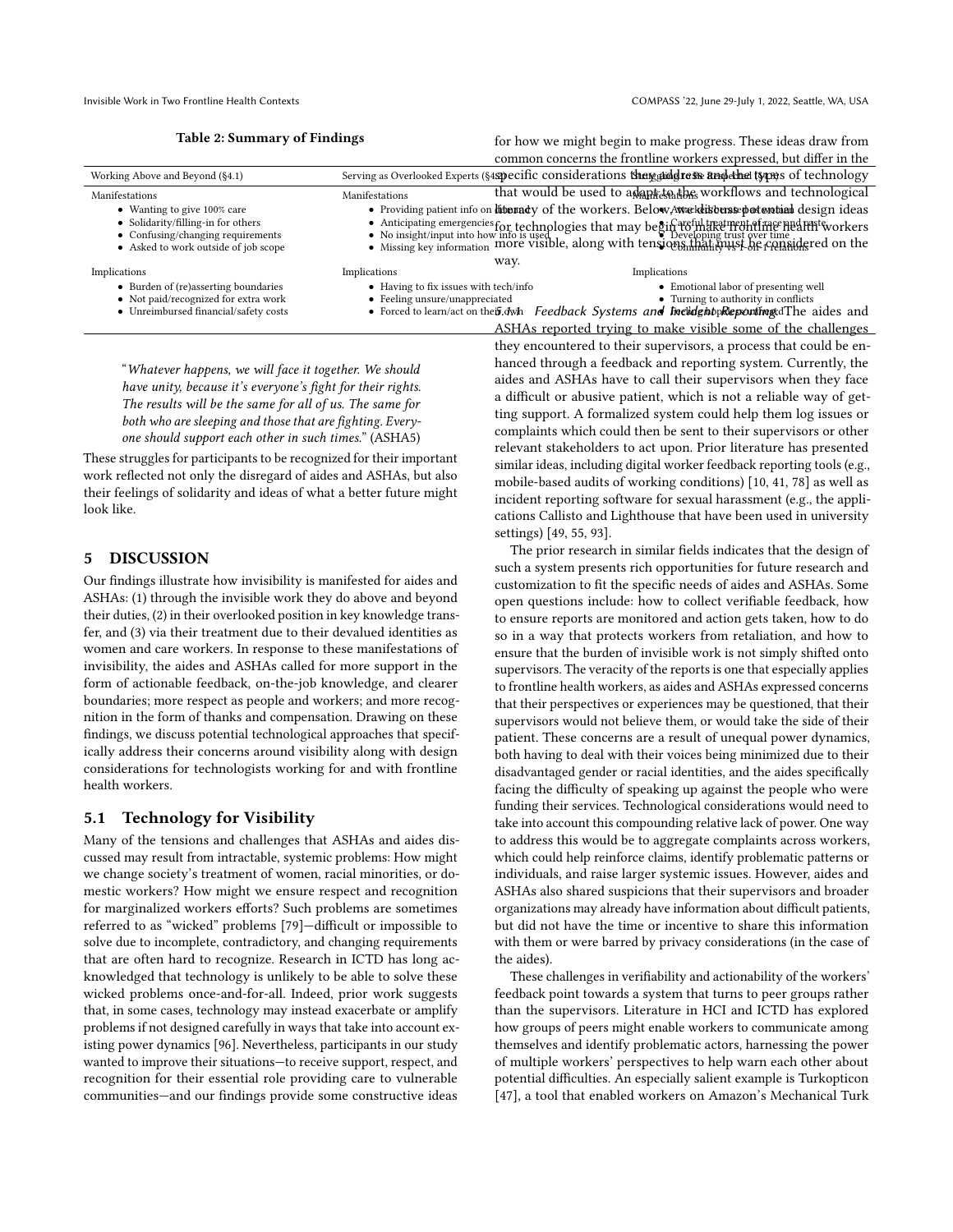to report and raise awareness about problematic employers. Additionally, prior work has suggested that peer support could be a powerful mechanism specifically for isolated, distributed frontline health workers to have a safe space to discuss their problems, receive emotional support, learn tips for enforcing boundaries, get advice for handling challenging patients, and more [\[74\]](#page-12-28). An example of such an initiative is a Facebook support group for Walmart Workers to share their concerns with other workers who hold similar positions all over the world [\[5\]](#page-10-12). For the frontline health workers, this could involve building in elements explicitly related to emotional and strategic support in existing WhatsApp groups for ASHAs and training sessions for aides.

5.1.2 Sharing Clinically-Relevant Data. Although aides and ASHAs are the "eyes and ears" [\[88\]](#page-12-1) for the healthcare system in patients' homes, ours and others' findings [\[86–](#page-12-29)[88,](#page-12-1) [98\]](#page-12-6) suggest that their knowledge and insights are frequently not recognized or incorporated into clinical data pipelines. Prior ICTD work investigating digital tools for other community health workers (e.g., CommCare [\[32,](#page-11-38) [94\]](#page-12-30), Open Data Kit [\[13,](#page-10-13) [40\]](#page-11-39), Medic Mobile [\[61\]](#page-11-40), MoTeCH [\[57\]](#page-11-41)) have demonstrated that these workers have the capability to collect and report important patient data. Building on this work, our findings highlight important avenues for improvement: how to enable frontline workers to capture salient changes in patient wellbeing beyond mundane surveillance data collection and how to provide recognition and respect for workers who contribute this data, rendering their essential work more visible. Of course, key challenges would be to ensure that such tools do not simply add to workers already burdensome workloads, requiring careful consideration to ensure it fits in their workflow and there are resources to train the frontline health workers and help them troubleshoot any issues that may arise.

We note that adjustments will be needed before implementing such tools so that they also do not simply use the information provided by aides and ASHAs to monitor compliance, but also to address their fundamental concerns around visibility. One way of doing this is by building mechanisms into these tools that encourage supervisors to provide feedback to workers, building on previous work examining performance-related feedback from patients [\[67\]](#page-11-42) or insights gleaned from self-tracking metrics [\[21\]](#page-11-43). We see opportunities for additional feedback mechanisms that include options for differing types of feedback, including the positive recognition that the aides requested and the critiques that the ASHAs wanted. Additionally, as demonstrated by a successful voice-based feedback system for health knowledge gaps [\[64\]](#page-11-44), the frontline health workers can serve as a channel to elevate concerns expressed by their patients. This would require their supervisors to understand and acknowledge the value that these workers are providing via their insights that goes beyond simple surveillance and monitoring. This would require overcoming any biases held against these workers, including those about their levels of education or the capabilities of their gender (as in the case of ASHAS). However, it may also require workers to do more work to translate their observations into legible and actionable clinical data. Nevertheless, these efforts could lead to increased respect and recognition for frontline health workers as on-the-ground experts, shifting their main prerogative to be analyzing versus just collecting information.

5.1.3 Advocating for Awareness. Technology could also be used to foster solidarity—coordinating across large groups of workers, aggregating information, and spreading awareness and gaining support for different causes [\[23,](#page-11-20) [56\]](#page-11-45). One basic example of this is the use of technology for coordination. This could build upon the WhatsApp groups the ASHAs already used to coordinate for strikes or the technological tools the unions (like the one the aides in our study belonged to) also used to organize information about their members and recruit new ones [\[51\]](#page-11-46). While designing tools that enable health workers to show solidarity has promise, care must be taken to ensure that these tools are also accessible to health workers who have limited or no digital literacy, as was evident in our findings that some participants were not always comfortable and/or required assistance to use technology.

Another level of technology use would be to aggregate information to help advocate for the frontline health workers with supervisors, agencies, and other stakeholders. However, even if equipped with more information, supervisors may be limited in their capacity to change the status quo, despite expressing interest in doing so public health programs themselves are often underfunded, which limits how much they can pay frontline health workers. Technology that is using data to advocate for frontline health workers would need to draw on existing strategies employed by organizers, such as the prominent Justice for Janitors campaign that found putting pressure one level up on those that pay the agencies rather than the agencies themselves, to create more leeway in how much they can be paid [\[20,](#page-11-47) [45\]](#page-11-48). In the case of like aides, this could mean petitioning the state governments that fund their employers, the agencies. For ASHAs, this would mean approaching the county-level or state governments who are both their employers and payers.

These larger structural changes require shifts in public opinions around the importance of frontline health work, which technology could also help facilitate. Currently, technology has been used to raise awareness of the plight of frontline health workers to the broader public, including through social media campaigns on the aides' side (#BuildBackBetter [\[2\]](#page-10-14), #CareCantWait [\[3\]](#page-10-15)) as well as the media coverage of the aides' Fair Pay for Home Care campaign [\[52,](#page-11-49) [73\]](#page-12-31) as well as the ASHA strikes during the COVID-19 pandemic [\[60,](#page-11-34) [82\]](#page-12-23). Future initiatives could cross-pollinate across the successes of these media campaigns. However, there is still a long way to go to overcome the prejudices the aides and ASHAs face due to their gender and racial identities and the attitude the public has about care and home-based work. Technology can help amplify some of these efforts and the slow but steady changes that are being made.

#### 5.2 Visibility or Surveillance?

Discussing how technology might make workers more visible brings up tensions around what aspects of their work the aides and ASHAs wanted to be visible, to whom they want those to be visible, and how it is actualized. Rendering certain aspects of their work more visible may lead to privacy concerns for frontline health workers. Our findings suggest that both ASHAs and aides were making choices, finding compromises, and developing workarounds that they may not want their supervisors to see, such as having other workers or even family members help them finish their tasks. This raises tensions around balancing privacy with visibility, stated desires with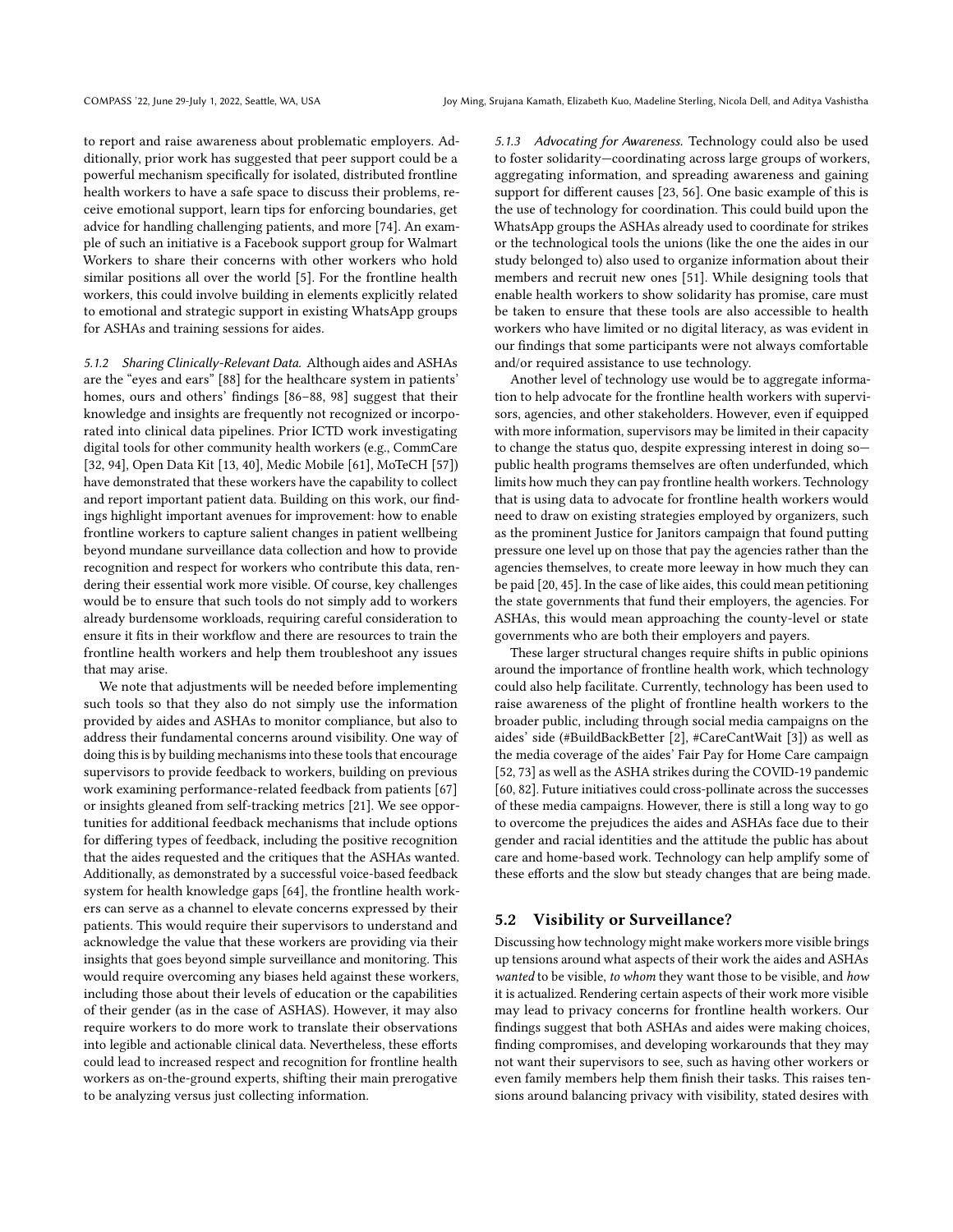observed reality to ensure that any resulting technology design does not impose the values of the designers onto the health workers [\[68,](#page-11-2) [93\]](#page-12-27). The workers in different contexts also expressed differing notions of privacy for themselves and their patients—with the aides expressing concerns around the tracking apps they had to install on their phones to the ASHAs feeling comfortable keeping their patient data in a ledger. This could be further extended to other stakeholders who might have their own, different conceptions of privacy, including supervisors, agencies or organizations, patients and their families, and the broader public.

Future work needs to carefully account for the tension between privacy, visibility, and surveillance, since sometimes they are at odds with each other. As Star and Strauss [\[85\]](#page-12-7) delineated, visibility could bring "legitimacy, rescue from obscurity or other aspects of exploitation" as well as "reification of work, opportunities for surveillance, or come to increase group communication and process burdens." While the aides and ASHAs might have wanted more recognition for some of their extra tasks or unpaid hours, if their supervisors found out that they were using others to complete their duties, they might end up with retaliation or more restrictions. Supervisors could see these choices as examples of having too much assigned work and too little pay (legitimacy) or as violations of their contract (surveillance). Following Star and Strauss [\[85\]](#page-12-7)'s postulation, this could mean that their supervisors might want to put in more reporting to make sure the assigned workers are the ones doing the work, which would potentially mean more work for the workers to do the tracking, as well as more resources on the administrative side to do the checking. Therefore, any attempts to make visible the work of frontline health workers requires careful consideration of what parts of their work they want visible and the potential responses and consequences that may result.

The concerns around privacy and surveillance are especially important for frontline health workers because their work is often located in patients' homes. That means that on one hand, the distributed nature of the workplaces means there might be an increased desire for surveillance, and on the other, the intimate nature of the home means that additional caution should be taken when proposing visibility. For one, technology in the domestic space has the potential to lead to "Big Mother" [\[80\]](#page-12-32)—having the guise of maternal care but instead managing, monitoring, and marketizing domestic spaces. Moreover, it could lead to "refractive surveillance" [\[59\]](#page-11-1) because tracking the health worker might lead to also tracking the patient. While these ideas have been discussed at length in the conversation about the GPS tracking aspect of electronic visit verification in the United States [\[59\]](#page-11-1), this has not yet been extended to settings in the Global South  $-$  a gap that our findings bridges. Tracking an ASHA, for example, could lead to surveilling a whole community's status, which may be helpful in some cases (e.g., when used by the government to identify weaknesses in public health delivery) but may also lead to a violation of privacy of particularly vulnerable and marginalized populations. This tension is exemplified through the mixed benefits and costs of the identity-tracking system for welfare, Aadhaar, by the Indian government [\[43,](#page-11-50) [50\]](#page-11-51). The specific setting of the home, in conjunction with the community's understanding of privacy, are important to take into consideration when designing technology for these high-stakes contexts.

## 6 CONCLUSION

This paper examined the invisible work performed by home health aides in New York City and the ASHAs in Uttar Pradesh–both important groups frontline health workers whose work is undervalued and underappreciated. Both groups experience invisibility across common categories—in their work done above and beyond their requirements, as overlooked bridges of knowledge between different parts of the care system, and as women performing the feminized labor of care work. Moreover, they have similar desires for support, recognition, and respect which generated ideas for technology that can help them give feedback or report incidents, share clinically-relevant data, or advocate for awareness. However, a more careful examination of these different manifestations of invisibility in the two different contexts raises the importance of considering their different perspectives on visibility and technology. Our findings contribute to the discussion on the balance between visibility and surveillance, legitimacy and retaliation, and privacy and the home. These contributions will guide future creators of technology for frontline health workers in diverse Global contexts.

## ACKNOWLEDGMENTS

We would like to acknowledge the contributions of the frontline health workers we spoke to and the partners that helped make these connections possible. This work is supported by NSF grant #2026577 and the Cornell Center for Health Equity.

#### REFERENCES

- <span id="page-10-4"></span>[1] 2010. Protection of Domestic Workers From Harassment Under the NYS Human Rights Law. [https://dhr.ny.gov/spotlight-law.](https://dhr.ny.gov/spotlight-law) Accessed: 2021-9-29.
- <span id="page-10-14"></span>[2] 2021. The Build Back Better Framework. [https://www.whitehouse.gov/build](https://www.whitehouse.gov/build-back-better/)[back-better/.](https://www.whitehouse.gov/build-back-better/) Accessed: 2022-3-1.
- <span id="page-10-15"></span>[3] 2022. CareCantWait. [https://www.carecantwait.org/.](https://www.carecantwait.org/) Accessed: 2022-3-1.
- <span id="page-10-8"></span>[4] 2022. Nehru Yuva Sangthan-tisi. [https://www.nystindia.org/.](https://www.nystindia.org/) Accessed: 2021- 11-5.
- <span id="page-10-12"></span>[5] 2022. WALMART EMPLOYEES ALL AROUND THE WORLD. [https://www.](https://www.facebook.com/groups/201258410009397/) [facebook.com/groups/201258410009397/.](https://www.facebook.com/groups/201258410009397/) Accessed: 2022-5-10.
- <span id="page-10-5"></span>[6] Marwa Abdel-All, Blake Angell, Stephen Jan, Martin Howell, Kirsten Howard, Seye Abimbola, and Rohina Joshi. 2019. What do community health workers want? Findings of a discrete choice experiment among Accredited Social Health Activists (ASHAs) in India. BMJ Global Health 4 (April 2019), e001509.
- <span id="page-10-1"></span>[7] Davina Allen. 2014. The Invisible Work of Nurses: Hospitals, Organisation and Healthcare. Routledge.
- <span id="page-10-6"></span>[8] Pat Armstrong and Hugh Armstrong. 2019. Thinking It Through: Women, Work and Caring in the New Millennium. In Caring For/Caring About. University of Toronto Press, 5–44.
- <span id="page-10-3"></span>[9] Alison Ashley, Sandra S Butler, and Nancy Fishwick. 2010. Home care aides' voices from the field: job experiences of personal support specialists. Home Healthc. Nurse 28, 7 (July 2010), 399–405.
- <span id="page-10-11"></span>[10] Laurie Berg, Bassina Farbenblum, and Angela Kintominas. 2020. Addressing Exploitation in Supply Chains: Is Technology a Game Changer for Worker Voice? (April 2020).
- <span id="page-10-0"></span>[11] Kavita Bhatia. 2014. Community health worker programs in India: a rights-based review. Perspect. Public Health 134, 5 (Sept. 2014), 276–282.
- <span id="page-10-9"></span>[12] V Braun and V Clarke. 2006. Using thematic analysis in psychology. Qual. Res. Psychol. (2006).
- <span id="page-10-13"></span>[13] Waylon Brunette, Samuel Sudar, Mitchell Sundt, Clarice Larson, Jeffrey Beorse, and Richard Anderson. 2017. Open Data Kit 2.0: A Services-Based Application Framework for Disconnected Data Management. In Proceedings of the 15th Annual International Conference on Mobile Systems, Applications, and Services (Niagara Falls, New York, USA) (MobiSys '17). Association for Computing Machinery, New York, NY, USA, 440–452.
- <span id="page-10-2"></span>[14] Graham Button and Richard Harper. 1995. The relevance of 'work-practice' for design. Comput. Support. Coop. Work 4, 4 (Dec. 1995), 263–280.
- <span id="page-10-10"></span>[15] Kathy Charmaz. 2011. Grounded Theory Methods in Social Justice Research. In The SAGE Handbook of Qualitative Research, Norman K Denzin Yvonna (Ed.). SAGE Publications, 359–380.
- <span id="page-10-7"></span>[16] David Collier. 1993. The Comparative Method. (1993).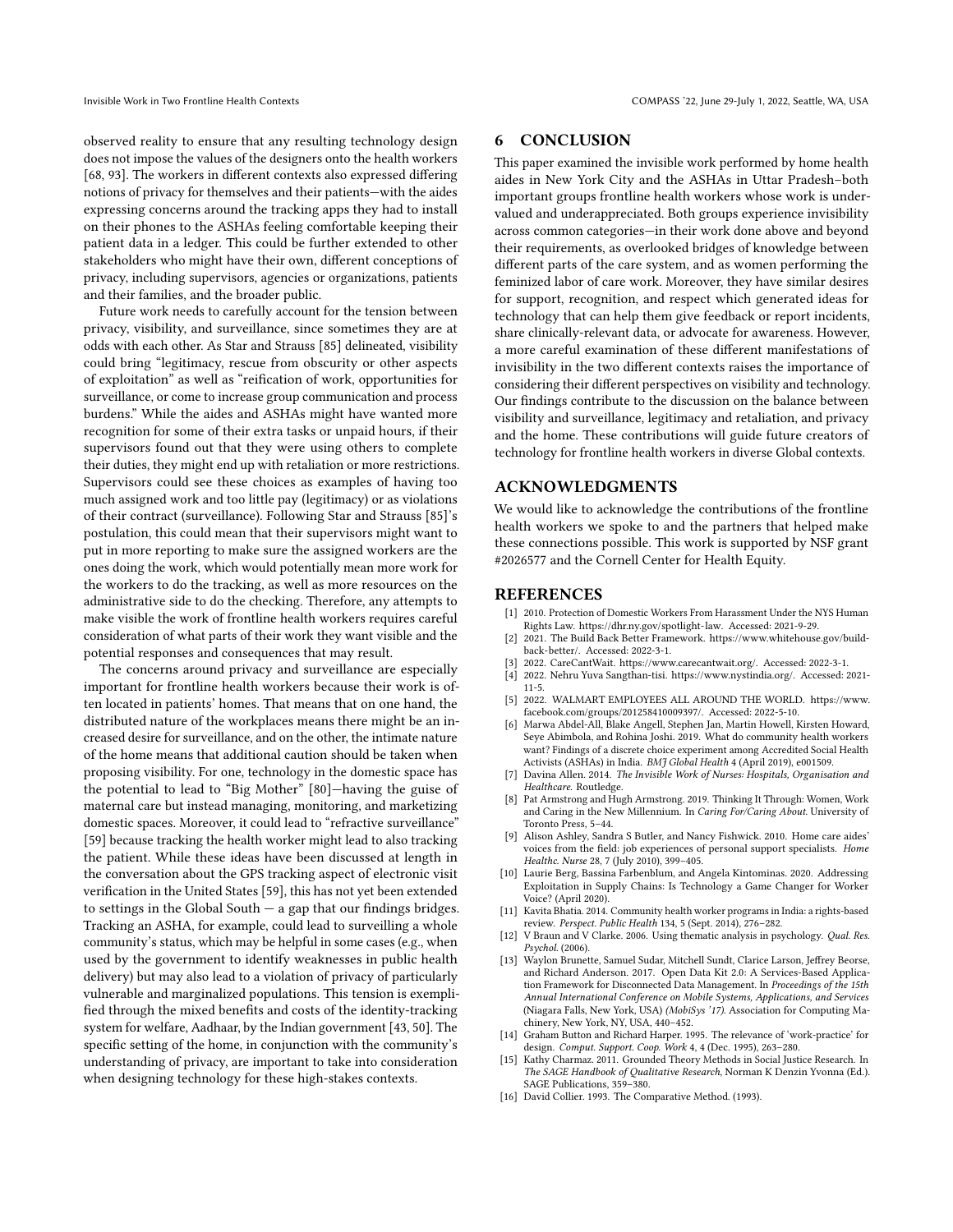- <span id="page-11-3"></span>[17] Sasha Costanza-Chock. 2020. Design Justice: Community-Led Practices to Build the Worlds We Need (Information Policy). The MIT Press.
- <span id="page-11-4"></span>[18] Marion Crain, Winifred Poster, and Miriam Cherry. 2016. Invisible Labor: Hidden Work in the Contemporary World. Univ of California Press.
- <span id="page-11-5"></span>[19] Arlene Kaplan Daniels. 1987. Invisible Work. Soc. Probl. 34, 5 (1987), 403–415.
- <span id="page-11-47"></span>[20] Linda Delp and Katie Quan. 2002. Homecare worker organizing in California: An analysis of a successful strategy. Labor Stud. J. 27, 1 (2002), 1–23.
- <span id="page-11-43"></span>[21] Brian DeRenzi, Jeremy Wacksman, Nicola Dell, Scott Lee, Neal Lesh, Gaetano Borriello, and Andrew Ellner. 2016. Closing the Feedback Loop: A 12-month Evaluation of ASTA, a Self-Tracking Application for ASHAs. In Proceedings of the Eighth International Conference on Information and Communication Technologies and Development (Ann Arbor, MI, USA) (ICTD '16, Article 22). Association for Computing Machinery, New York, NY, USA, 1–10.
- <span id="page-11-29"></span>[22] Rita Dhamoon. 2005. A feminist approach to decolonizing anti-racism: Rethinking transnationalism, intersectionality, and settler colonialism. Feral Feminisms 4 (2005), 20–37.
- <span id="page-11-20"></span>[23] Catherine D'Ignazio and Lauren F Klein. 2020. Data Feminism. MIT Press.
- <span id="page-11-21"></span>[24] Mignon Duffy, Amy Armenia, and Clare L Stacey. 2015. 1. On the Clock, Off the Radar: Paid Care Work in the United States. In Caring on the Clock. Rutgers University Press, 3–13.
- <span id="page-11-31"></span>[25] Michaelanne Dye, Neha Kumar, Ari Schlesinger, Marisol Wong-Villacres, Morgan G Ames, Rajesh Veeraraghavan, Jacki O'Neill, Joyojeet Pal, and Mary L Gray. 2018. Solidarity Across Borders: Navigating Intersections Towards Equity and Inclusion. In Companion of the 2018 ACM Conference on Computer Supported Cooperative Work and Social Computing (Jersey City, NJ, USA) (CSCW '18). Association for Computing Machinery, New York, NY, USA, 487–494.
- <span id="page-11-26"></span>[26] Yrjö Engeström. 1999. Expansive visibilization of work: An activity-theoretical perspective. Comput. Support. Coop. Work 8, 1-2 (March 1999), 63–93.
- <span id="page-11-19"></span>[27] Kim England. 2010. Home, Work and the Shifting Geographies of Care. Ethics Place Environ. 13, 2 (June 2010), 131–150.
- <span id="page-11-18"></span>[28] Paula England. 2005. Emerging Theories of Care Work. Annu. Rev. Sociol. 31, 1 (Aug. 2005), 381–399.
- <span id="page-11-16"></span>[29] Farah N Fathima, Mohan Raju, Kiruba S Varadharajan, Aditi Krishnamurthy, S R Ananthkumar, and Prem K Mony. 2015. Assessment of 'accredited social health activists'-a national community health volunteer scheme in Karnataka State, India. J. Health Popul. Nutr. 33, 1 (March 2015), 137-145.
- <span id="page-11-11"></span>[30] Silvia Federici. 2004. *Caliban and the Witch: Women, the Body, and Primitive* Accumulation. Autonomedia.
- <span id="page-11-14"></span>[31] Leon Fink and Brian Greenberg. 2009. Upheaval in the Quiet Zone: 1199SEIU and the Politics of Health Care Unionism. University of Illinois Press.
- <span id="page-11-38"></span>[32] Ali Flaming, Molly Canty, Gillian Javetski, and Neal Lesh. 2015. The CommCare evidence base for frontline workers. Technical Report.
- <span id="page-11-23"></span>[33] Nancy Folbre. 2002. The Invisible Heart: Economics and Family Values (1 ed.). The New Press.
- <span id="page-11-32"></span>[34] Geraldine Foley and Virpi Timonen. 2015. Using Grounded Theory Method to Capture and Analyze Health Care Experiences. Health Serv. Res. 50, 4 (Aug. 2015), 1195–1210.
- <span id="page-11-13"></span>[35] Emily Franzosa, Emma K Tsui, and Sherry Baron. 2018. Home Health Aides' Perceptions of Quality Care: Goals, Challenges, and Implications for a Rapidly Changing Industry. New Solut. 27, 4 (Feb. 2018), 629–647.
- <span id="page-11-0"></span>[36] Mathew George and Sujay Joshi. 2012. Healthcare through Community Participation: Role of ASHAs. Econ. Polit. Wkly. 47, 10 (March 2012), 70–76.
- <span id="page-11-28"></span>[37] Mohammed A Gharawi, Theresa A Pardo, and Santiago Guerrero. 2009. Issues and strategies for conducting cross-national e-government comparative research. In Proceedings of the 3rd international conference on Theory and practice of electronic governance (Bogota, Colombia) (ICEGOV '09). Association for Computing Machinery, New York, NY, USA, 163–170.
- <span id="page-11-24"></span>[38] Mary L Gray and Siddharth Suri. 2019. Ghost Work: How to Stop Silicon Valley from Building a New Global Underclass (illustrated edition ed.). Mariner Books.
- <span id="page-11-30"></span>[39] Donna Haraway. 1988. Situated Knowledges: The Science Question in Feminism and the Privilege of Partial Perspective. Fem. Stud. 14, 3 (1988), 575–599.
- <span id="page-11-39"></span>[40] Carl Hartung, Adam Lerer, Yaw Anokwa, Clint Tseng, Waylon Brunette, and Gaetano Borriello. 2010. Open data kit: tools to build information services for developing regions. In Proceedings of the 4th ACM/IEEE International Conference on Information and Communication Technologies and Development (London, United Kingdom) (ICTD '10, Article 18). Association for Computing Machinery, New York, NY, USA, 1–12.
- <span id="page-11-35"></span>[41] Tahsina Hashem, Tanzima Hashem, and Anindya Iqbal. 2016. Ensuring Feedback Data Privacy in the Context of Developing Countries. In Proceedings of the 7th Annual Symposium on Computing for Development (Nairobi, Kenya) (ACM DEV '16, Article 18). Association for Computing Machinery, New York, NY, USA, 1–4.
- <span id="page-11-33"></span>[42] Erin Hatton. 2017. Mechanisms of invisibility: rethinking the concept of invisible work. Work Employ. Soc. 31, 2 (April 2017), 336–351.
- <span id="page-11-50"></span>[43] Kathryn Henne. 2019. Surveillance in the Name of Governance: Aadhaar as a Fix for Leaking Systems in India. In Information, Technology and Control in a Changing World: Understanding Power Structures in the 21st Century, Blayne Haggart, Kathryn Henne, and Natasha Tusikov (Eds.). Springer International Publishing, Cham, 223–245.
- <span id="page-11-12"></span>[44] Arlie Russell Hochschild. 2012. The Managed Heart. University of California Press.
- <span id="page-11-48"></span>[45] John Howley. 1990. Justice for janitors: The challenge of organizing in contract services. (April 1990).
- <span id="page-11-25"></span>[46] L Irani. 2019. Justice for Data Janitors. Think in Public (2019).
- <span id="page-11-27"></span>[47] L C Irani and M S Silberman. 2013. Turkopticon: Interrupting worker invisibility in amazon mechanical turk. GROUP ACM SIGCHI Int. Conf. Support. Group Work (2013).
- <span id="page-11-9"></span>[48] Jeanne-Marie Jackson. 2016. Farewell to Pnin: The End of the Comp Lit Era. [https://www.3ammagazine.com/3am/farewell-to-pnin-the-end-of-the](https://www.3ammagazine.com/3am/farewell-to-pnin-the-end-of-the-comp-lit-era/)[comp-lit-era/.](https://www.3ammagazine.com/3am/farewell-to-pnin-the-end-of-the-comp-lit-era/) Accessed: 2021-9-16.
- <span id="page-11-36"></span>[49] Naveena Karusala and Neha Kumar. 2017. Women's Safety in Public Spaces: Examining the Efficacy of Panic Buttons in New Delhi. In Proceedings of the 2017 CHI Conference on Human Factors in Computing Systems (Denver, Colorado, USA) (CHI '17). Association for Computing Machinery, New York, NY, USA, 3340–3351.
- <span id="page-11-51"></span>[50] Reetika Khera. 2019. Dissent on Aadhaar: Big data meets big brother. Orient BlackSwan Hyderabad.
- <span id="page-11-46"></span>[51] Vera Khovanskaya, Phoebe Sengers, and Lynn Dombrowski. 2020. Bottom-Up Organizing with Tools from On High: Understanding the Data Practices of Labor Organizers. In Proceedings of the 2020 CHI Conference on Human Factors in Computing Systems (Honolulu, HI, USA) (CHI '20). Association for Computing Machinery, New York, NY, USA, 1–13.
- <span id="page-11-49"></span>[52] Natalie Krebs. 2022. A shortage of health aides is forcing out those who wish to get care at home. NPR (May 2022).
- <span id="page-11-10"></span>[53] Neha Kumar, Naveena Karusala, Azra Ismail, Marisol Wong-Villacres, and Aditya Vishwanath. 2019. Engaging Feminist Solidarity for Comparative Research, Design, and Practice. Proc. ACM Hum.-Comput. Interact. 3, CSCW (Nov. 2019),  $1 - 24$ .
- <span id="page-11-22"></span>[54] B Laslett and J Brenner. 1989. Gender and social reproduction: historical perspectives. Annu. Rev. Sociol. 15 (1989), 381–404.
- <span id="page-11-37"></span>[55] Heidi Liu. 2017. When Whispers Enter the Cloud: Evaluating Technology to Prevent and Report Sexual Assault Notes. Harv. J. Law Technol. 31, 2 (2017), 939–964.
- <span id="page-11-45"></span>[56] Yanni Alexander Loukissas. 2019. All Data Are Local: Thinking Critically in a Data-Driven Society. MIT Press.
- <span id="page-11-41"></span>[57] Bruce Macleod, James Phillips, Allison E Stone, Aliya Walji, and John Koku Awoonor-Williams. 2012. The Architecture of a Software System for Supporting Community-based Primary Health Care with Mobile Technology: The Mobile Technology for Community Health (MoTeCH) Initiative in Ghana. Online J. Public Health Inform. 4, 1 (May 2012).
- <span id="page-11-15"></span>[58] Vrinda Marwah. 2021. Promissory Capital: State Legitimacy among Women Community Health Workers in India. Qual. Sociol. (July 2021).
- <span id="page-11-1"></span>[59] Alexandra Mateescu. 2021. Electronic Visit Verification: The Weight of Surveillance and the Fracturing of Care. Technical Report. Data & Society.
- <span id="page-11-34"></span>[60] Ashlin Mathew. 2020. COVID-19 groundwork may grind to a halt as ASHAs on strike for two days to demand better pay, pension. [https:](https://www.nationalheraldindia.com/india/covid-19-groundwork-may-grind-to-a-halt-as-ashas-on-strike-for-two-days-to-demand-better-pay-pension) [//www.nationalheraldindia.com/india/covid-19-groundwork-may-grind](https://www.nationalheraldindia.com/india/covid-19-groundwork-may-grind-to-a-halt-as-ashas-on-strike-for-two-days-to-demand-better-pay-pension)[to-a-halt-as-ashas-on-strike-for-two-days-to-demand-better-pay-pension.](https://www.nationalheraldindia.com/india/covid-19-groundwork-may-grind-to-a-halt-as-ashas-on-strike-for-two-days-to-demand-better-pay-pension) Accessed: 2020-11-19.
- <span id="page-11-40"></span>[61] Eoin McLoughlin, Dympna O'Sullivan, Michela Bertolotto, and David C Wilson. 2006. MEDIC: MobilE Diagnosis for Improved Care. In Proceedings of the 2006 ACM symposium on Applied computing (Dijon, France) (SAC '06). Association for Computing Machinery, New York, NY, USA, 204–208.
- <span id="page-11-17"></span>[62] Sadhana Meena, Monika Rathore, Pragya Kumawat, and Arpit Singh. 2020. Challenges faced by ASHAs during their field works: A cross sectional observational study in rural area of Jaipur, Rajasthan. Int. J. Med. Public Health 10, 3 (Sept. 2020), 97–99.
- <span id="page-11-8"></span>[63] Chandra Talpade Mohanty. 2003. "Under Western Eyes" Revisited: Feminist Solidarity through Anticapitalist Struggles. Signs: Journal of Women in Culture and Society 28, 2 (Jan. 2003), 499–535.
- <span id="page-11-44"></span>[64] Maletsabisa Molapo, Melissa Densmore, and Limpho Morie. 2016. Apps and Skits: Enabling New Forms of Village-To-Clinic Feedback for Rural Health Education. In Proceedings of the 7th Annual Symposium on Computing for Development (Nairobi, Kenya) (ACM DEV '16, Article 10). Association for Computing Machinery, New York, NY, USA, 1–10.
- <span id="page-11-7"></span>[65] Rajiv Mehta Dawn Nafus. 2016. Atlas of Caregiving Pilot Study Report. (April 2016).
- <span id="page-11-6"></span>[66] Bonnie A Nardi and Yrjö Engeström. 1999. A web on the wind: The structure of invisible work. Comput. Support. Coop. Work 8, 1-2 (1999), 1–8.
- <span id="page-11-42"></span>[67] Fabian Okeke, Lucas Nene, Anne Muthee, Stephen Odindo, Dianna Kane, Isaac Holeman, and Nicola Dell. 2019. Opportunities and challenges in connecting care recipients to the community health feedback loop. In Proceedings of the Tenth International Conference on Information and Communication Technologies and Development (Ahmedabad, India) (ICTD '19, Article 13). Association for Computing Machinery, New York, NY, USA, 1–11.
- <span id="page-11-2"></span>[68] Chinasa T Okolo and Srujana Kamath. 2021. "It cannot do all of my work": Community Health Worker Perceptions of AI-Enabled Mobile Health Applications